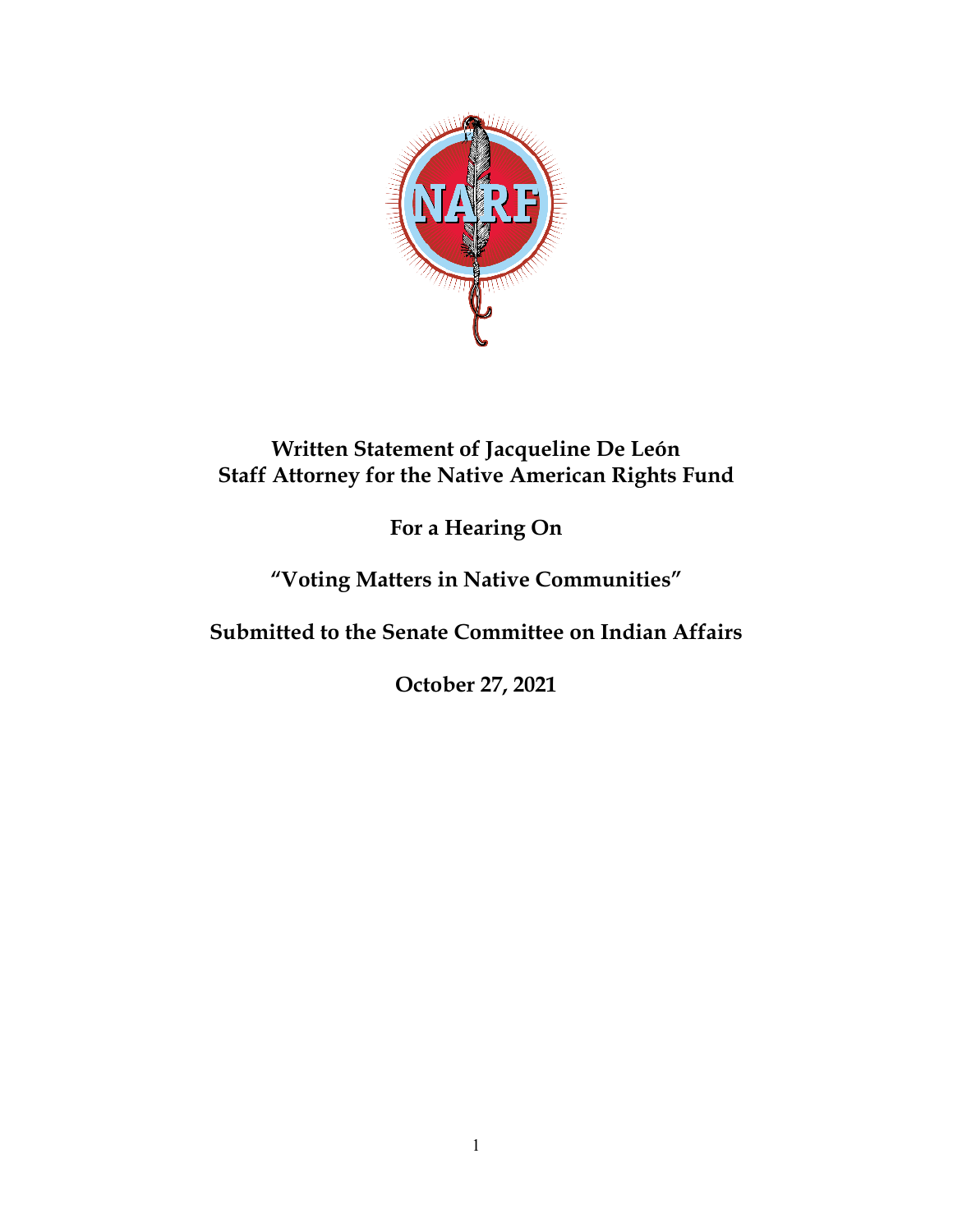## **I. Introduction**

Thank you Chairman Schatz, Ranking Member Murkowski, and Members of the Committee for having me testify today on the urgent need to protect the Native American vote. My name is Jacqueline De León, I am a member of the Isleta Pueblo in New Mexico, and I am a staff attorney with the Native American Rights Fund ("NARF"). My testimony focuses on the state of Native American voting rights and the pressing need to pass Senator Lujan's Native American Voting Rights Act and the John Lewis Voting Rights Advancement Act.

Since 1970, NARF has provided legal assistance to tribes, organizations, and individuals nationwide who might otherwise have gone without adequate representation. NARF has successfully asserted and defended the most important rights of Native Americans<sup>[1](#page-1-0)</sup> and tribes in hundreds of major cases, and has achieved significant results in such critical areas as tribal sovereignty, treaty rights, natural resource protection, Indian education, and voting rights. NARF is a non-profit 501(c)(3) organization that focuses on applying existing laws and treaties to ensure that the federal and state governments live up to their legal obligations to tribes and Native Americans.

NARF is headquartered in Boulder, Colorado, with branch offices in Washington, D.C., and Anchorage, Alaska. NARF is governed by a volunteer board of directors composed of thirteen Native Americans from different tribes throughout the country with a variety of expertise in Native American matters. A staff of seventeen attorneys handle over fifty major cases at any given time, with most of the cases taking several years to resolve. Cases are accepted on the basis of their breadth and potential importance in setting legal precedents and establishing important principles of Indian law. Voting rights cases fall under NARF's priority area of promoting Native American human rights. Unfortunately, there remains much work to be done.

## **II. Legal and Historical Background of Native American Disenfranchisement**

Throughout history, states have actively resisted Native American participation in American democracy. Even after the passage of the Fifteenth Amendment, Minnesota's Constitution prohibited Native Americans from voting unless they "adopted the language, customs and habits of civilization."<sup>[2](#page-1-1)</sup> South Dakota passed a law in 1903 that prevented Native Americans from voting while "maintaining tribal relations."[3](#page-1-2) In North Dakota, the State Supreme Court in 1920 granted only those Native Americans who had

 $\overline{a}$ 

<span id="page-1-0"></span><sup>&</sup>lt;sup>1</sup> I use the term Native American, American Indian, and Indian interchangeably throughout this statement. These terms include Alaska Natives.

<span id="page-1-1"></span><sup>2</sup> Minn. Const., art. VII, § 1(4) (1858).

<span id="page-1-2"></span><sup>3</sup> S.D. Codified Laws § 26 (1903).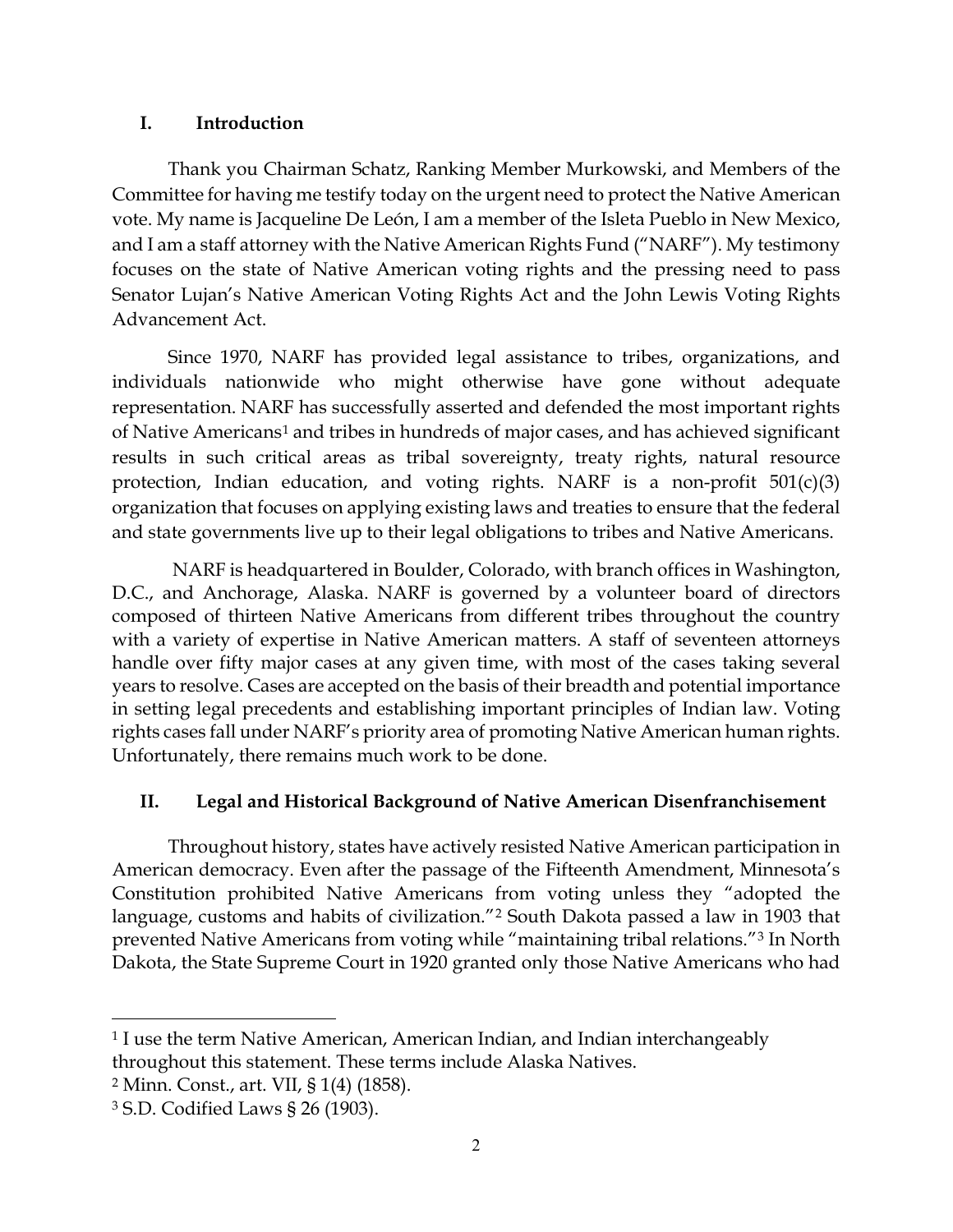assimilated the right to vote because they "live the same as white people . . . [and required] that they have severed their tribal relations."[4](#page-2-0)

Even after the passage of the Indian Citizenship Act in 1924, states and local jurisdictions prevented Native Americans from registering to vote and voting.<sup>[5](#page-2-1)</sup> In 1928, the Arizona Supreme Court held that Native Americans, despite being United States citizens, were excluded from registering to vote because they were wards of the federal government.[6](#page-2-2) That decision equated Native Americans with incompetents and stood for twenty years. Montana excluded Native Americans from voting and holding office from its territorial establishment, and took measures to prevent Native Americans from voting.[7](#page-2-3) South Dakota had a law in effect until 1939 that prevented Native Americans from holding public office.[8](#page-2-4) And many states alleged that Native Americans living on reservations were not state citizens in an effort to prevent them from voting.

In 1948, Native Americans in New Mexico and Arizona successfully litigated their right to vote.<sup>[9](#page-2-5)</sup> Utah and North Dakota became the last states to afford on-reservation Native Americans the right to vote in 1957 and 1958, respectively.[10](#page-2-6) When the right to vote was finally secured, steps were then taken to prevent Native Americans from participating in elections and being elected to office.[11](#page-2-7)

Language barriers have also historically been exploited to deny the right to vote. Like African Americans, Native Americans who were fluent only in their Native languages and unable to read or write in English because they were denied equal

 $\overline{\phantom{a}}$ 

27, 2019), available at [https://www.motherjones.com/politics/2019/08/the-rise-of-the](https://www.motherjones.com/politics/2019/08/the-rise-of-the-nativeamerican-electorate/)[nativeamerican-electorate/.](https://www.motherjones.com/politics/2019/08/the-rise-of-the-nativeamerican-electorate/) 11 *See generally* Patty Ferguson-Bohnee, *The History of Indian Voting Rights in Arizona:* 

<span id="page-2-0"></span><sup>4</sup> *Swift v. Leach*, 178 N.W. 437 (N.D. 1920).

<span id="page-2-1"></span><sup>5</sup> For a detailed history of voting rights of Native Americans, *see generally* Daniel McCool et al., *Native Vote: American Indians, the Voting Rights Act, and the Right to Vote* (2007).

<span id="page-2-2"></span><sup>6</sup> *Porter v. Hall*, 271 P. 411, 417 (Ariz. 1928), *overruled in part by Harrison v. Laveen*, 196 P.2d 456 (Ariz. 1948)

<span id="page-2-3"></span><sup>7</sup> Kaitlyn Schaeffer, *The Need for Federal Legislation to Address Native Voter Suppression*, 43 N.Y.U. REV. L. & SOC. CHANGE 712 (2019).

<span id="page-2-5"></span><span id="page-2-4"></span><sup>8</sup> *Id*. 9 *Montoya v. Bollack*, 372 P.2d 387 (N.M. 1962); *Harrison v. Laveen*, 196 P.2d 456 (Ariz. 1948).

<span id="page-2-6"></span><sup>10</sup> Jennifer L. Robinson & Stephen L. Nelson, *The Small but Powerful Voice in American Elections: A Discussion of Voting Rights Litigation on Behalf of American Indians*, 70 BAYLOR L. REV. 91, 104 (2018); *Allan v. Merrell*, 305 P.2d 490 (Utah 1956), *vacated* 353 U.S. 932 (1957); Delilah Friedler, *The Rise of the Native American Electorate,* MOTHER JONES (Aug.

<span id="page-2-7"></span>*Overcoming Decades of Voter Suppression*, 47 ARIZ. ST. L.J. 1099 (2015).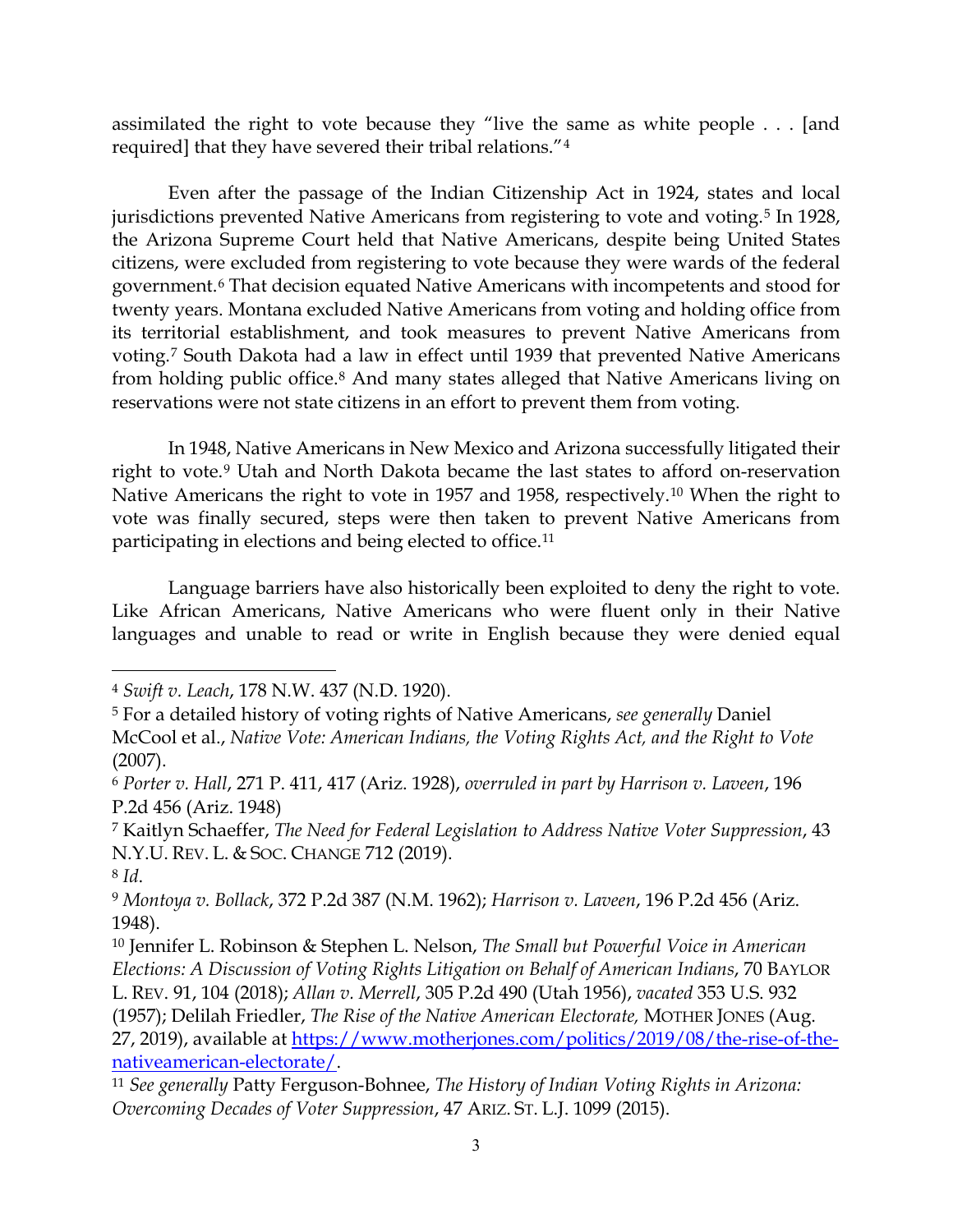educational opportunities, were disenfranchised by literacy tests designed to keep them from voting. An Arizona statute stipulated that only individuals who could read the United States Constitution in English could vote.[12](#page-3-0) When Alaska became a state in 1959, the state's new constitution required that a voter "shall be able to read or speak the English language as prescribed by law."[13](#page-3-1)

Whether through state constitutional provisions, residency requirements, requirements to abandon tribal culture, taxation, guardianship, or literacy tests, states and local jurisdictions with substantial Native populations have, like states in the South in the Jim Crow era, been creative in crafting various stratagems and legal devices that denied the right to vote to Native Americans. It was not until the passage of the Voting Rights Act ("VRA") that Native Americans were promised full legal access to the franchise. However, that promise has not yet been realized for Native Americans.

## **III. Obstacles to Voting for Native Americans**

Native Americans face many obstacles to voting. Obstacles can include isolating conditions that reduce opportunities and participation, structural or institutional barriers that limit voter participation through the passage of laws or policies that reduce voter participation, and election administration issues.

Today, many Native American reservations are located in extremely rural areas, distant from the nearest off-reservation border town. This was by design, as official government policies forcibly removed Native Americans and segregated them onto the most remote and undesirable land. As a result of these policies, travel to county seats for voting services can astoundingly be hundreds of miles away. Services such as DMVs and post offices can also require hours of travel. As detailed extensively below, the impacts of discrimination are not only in the past. Due to ongoing discrimination and governmental neglect, many Native Americans live in overcrowded homes that do not have addresses, do not receive mail, and are located on dirt roads that become impassable with inclement weather. Lack of broadband internet, cell phone coverage, or the economic means for transportation to in-person assistance means there are Native Americans that cannot access basic government services.<sup>[14](#page-3-2)</sup>

<span id="page-3-0"></span><sup>12</sup> Ariz. Rev. Stat. Ann. § 16-101(A)(4)–(5) (1956)

<span id="page-3-1"></span><sup>13</sup> Alaska Const. art. V, § 1 (1959)

<span id="page-3-2"></span><sup>&</sup>lt;sup>14</sup> A summary of these barriers is provided in testimony I previously submitted on February 22, 2020, in support of the Native American Voting Rights Act before the House Committee on Administration Subcommittee on Elections, available here: [https://www.congress.gov/116/meeting/house/110464/witnesses/HHRG-116-](https://www.congress.gov/116/meeting/house/110464/witnesses/HHRG-116-HA08-Wstate-DeLeonJ-20200211-U1.pdf) [HA08-Wstate-DeLeonJ-20200211-U1.pdf](https://www.congress.gov/116/meeting/house/110464/witnesses/HHRG-116-HA08-Wstate-DeLeonJ-20200211-U1.pdf)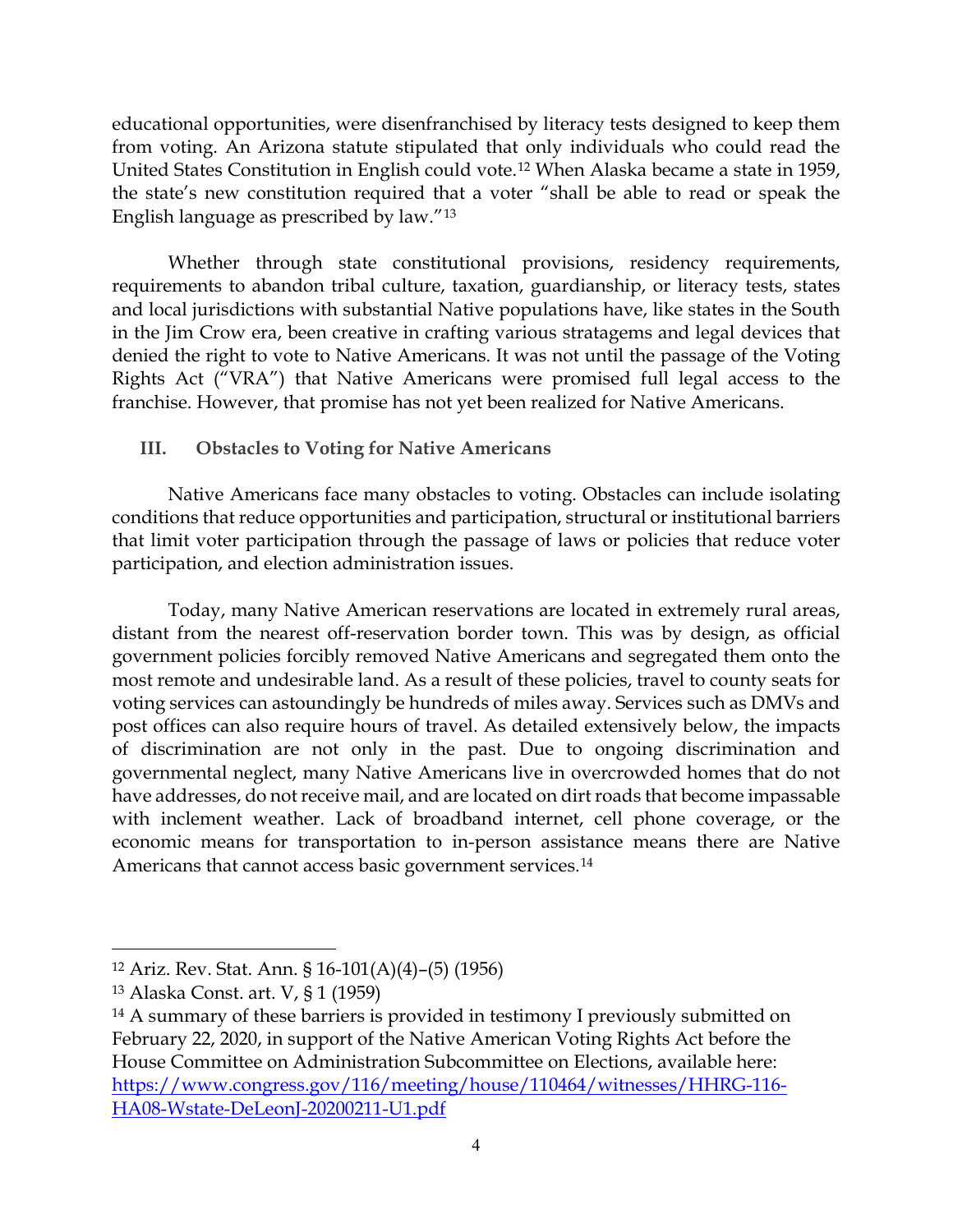Too often, these vulnerabilities are exploited by state laws and county rules that undermine the ability for Native Americans to cast their ballot. As a result, voting in Native communities is difficult and can even be impossible. The exploitation of these vulnerabilities is at times intentional and the result of overt racist discrimination. Federal action is needed to protect Native Americans from this abuse. Passage of the Native American Voting Rights Act would help overcome the structural deficiencies present in Native American communities that too often make voting unreasonably difficult. A fully functioning and restored Voting Rights Act would provide a backstop against discrimination.

#### *Field Hearings*

To better understand the barriers preventing Native American access to the ballot, in 2015, NARF founded the Native American Voting Rights Coalition ("NAVRC"), a coalition of national and regional grassroots organizations, academics, and attorneys advocating for Native Americans' equal access to the political process. NAVRC was founded to facilitate collaboration between its members on coordinated approaches to the many barriers that Native Americans face in registering to vote, casting their ballot, and having an equal voice in elections. Led by NARF, in April 2018, NAVRC completed a series of nine field hearings in seven states on the state of voting rights in Indian Country. I, along with former NARF pro bono counsel, Dr. James Tucker, Ph.D., had the honor of attending all of these hearings. We heard from approximately 125 witnesses from dozens of tribes around the country, generated thousands of pages of transcripts with their testimony about the progress of Native Americans in non-tribal elections, and documented the work that remains to be done.

The field hearings were conducted at the following locations: Bismarck, North Dakota, on September 5, 2017; Milwaukee, Wisconsin, on October 16, 2017; Phoenix, Arizona, on January 11, 2018; Portland, Oregon, on January 23, 2018; on the tribal lands of the Rincon Band of Luiseño Indians north of San Diego, California, on February 5, 2018; Tulsa, Oklahoma, on February 23, 2018; on the tribal lands of the Isleta Pueblo just outside of Albuquerque, New Mexico, on March 8, 2018; Sacramento, California, on April 5, 2018; and on the tribal lands of the Navajo Nation in Tuba City, Arizona, on April 25, 2018. Field hearings were not conducted in Alaska because the Alaska Advisory Committee to the U.S. Commission on Civil Rights already had a similar effort underway. Coalition members also were familiar with Alaska's barriers after several years of voting rights litigation there.

Witnesses included tribal leaders, community organizers, academics, politicians, and Native voters. They shared their experiences in voter registration and voting in federal, state, and local (non-tribal) elections. I am humbled to be carrying their stories with me here today.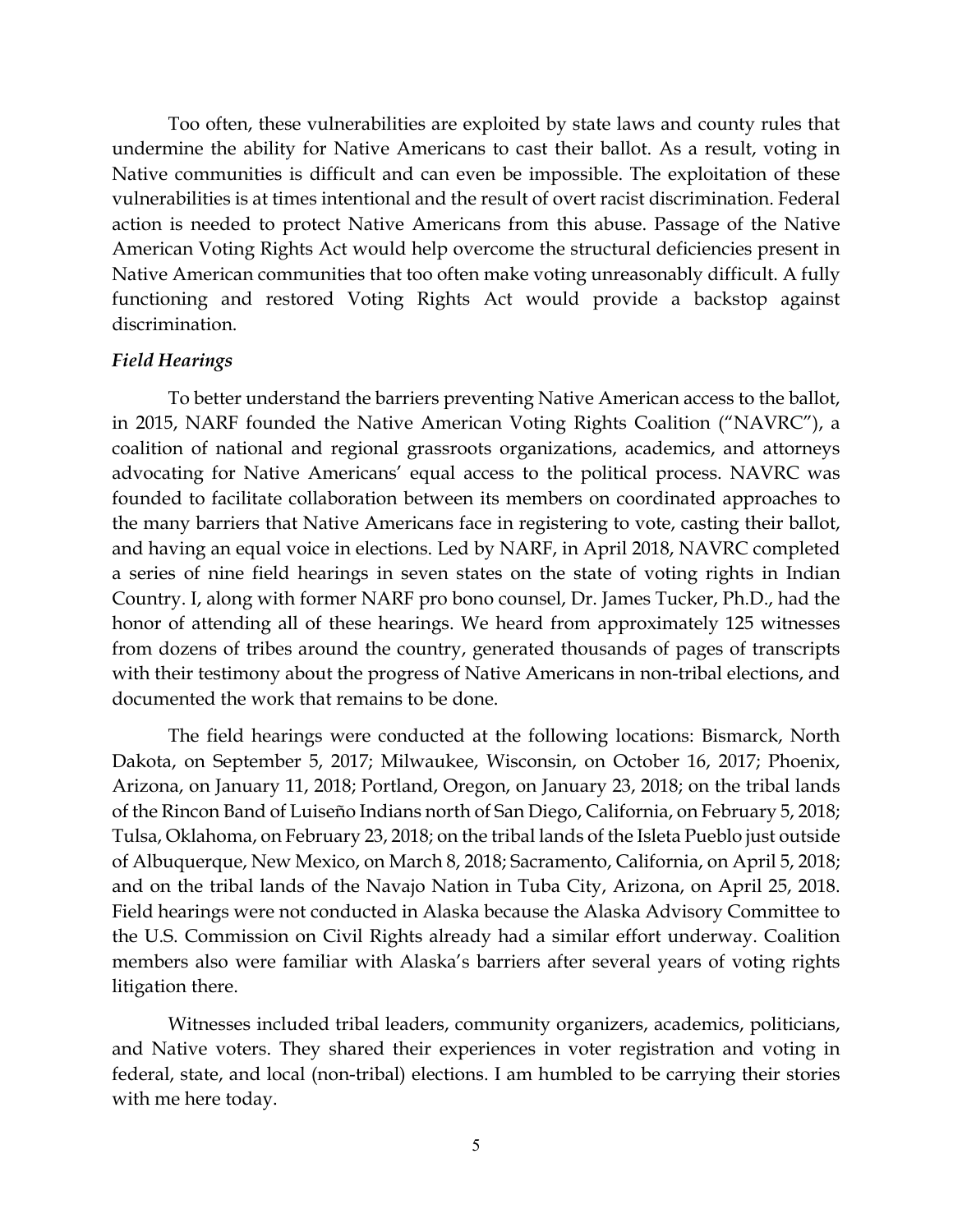The field hearings made clear that across this country Native Americans face unjust barriers that prevent them from having equal access to the ballot box. We were able to identify common factors discouraging political participation, including: (1) geographical isolation; (2) physical and natural barriers; (3) poorly maintained or nonexistent roads; (4) distance and limited hours of government offices; (5) technological barriers and the digital divide; (6) low levels of educational attainment; (7) depressed socio-economic conditions; (8) homelessness and housing insecurity; (9) non-traditional mailing addresses such as post office boxes; (10) lack of funding for elections; and (11) overt and intentional racial discrimination against Native Americans.

In addition to this daunting list of factors, language access also remains an obstacle for some Native American voters. Under the 2011 determinations of jurisdictions that required language assistance, Native American languages were the second most common language group after Spanish. Section 203 of the Voting Rights Act helps Limited-English Proficient ("LEP") American Indian and Alaska Native voters overcome barriers to political participation by requiring 35 political subdivisions in nine states to provide bilingual written materials and oral language assistance.<sup>[15](#page-5-0)</sup> Despite these broad protections, jurisdictions have often failed to provide the required translations, forcing Native voters to file costly lawsuits.

Even if Native American voters can overcome these barriers and register to vote, the field hearings showed that they face an additional set of barriers to cast their ballot. Such barriers include: (1) unequal funding for voting activities in Native communities; (2) lack of pre-election information and outreach; (3) cultural and political isolation; (4) unequal access to in-person and early voting; (5) barriers caused by vote-by-mail; (5) state laws that create arbitrary population thresholds to establish polling places; (6) the use of the Americans with Disabilities Act to deny polling places on reservation lands; and (7) the lack of Native American poll workers.

These barriers are extensively documented in a report that I co-authored with Dr. Tucker and Professor Daniel McCool, released in June of 2020, *Obstacles at Every Turn: Barriers to Political Participation Faced by Native American Voters.[16](#page-5-1)* We have added an

 $\overline{a}$ 

<span id="page-5-0"></span><sup>15</sup> *See* 52 U.S.C. § 10503. Other permanent provisions likewise can be used to ensure that LEP voters receive assistance. Section 2, the VRA's permanent non-discrimination provision, applies nationwide and has been used to secure language assistance for voters who are denied equal voting opportunities by English-only election procedures. *See* 52 U.S.C. §§ 10301, 10508.

<span id="page-5-1"></span><sup>16</sup> James Thomas Tucker, Jacqueline De León, Daniel McCool, *Obstacles at Every Turn: Barriers to Political Participation Faced by Native American Voters*, NATIVE AM. RIGHTS FUND (2020), [https://vote.narf.org/wp-content/uploads/](https://vote.narf.org/wp-content/uploads/%202020/06/obstacles_at_every_turn.pdf)  [2020/06/obstacles\\_at\\_every\\_turn.pdf.](https://vote.narf.org/wp-content/uploads/%202020/06/obstacles_at_every_turn.pdf)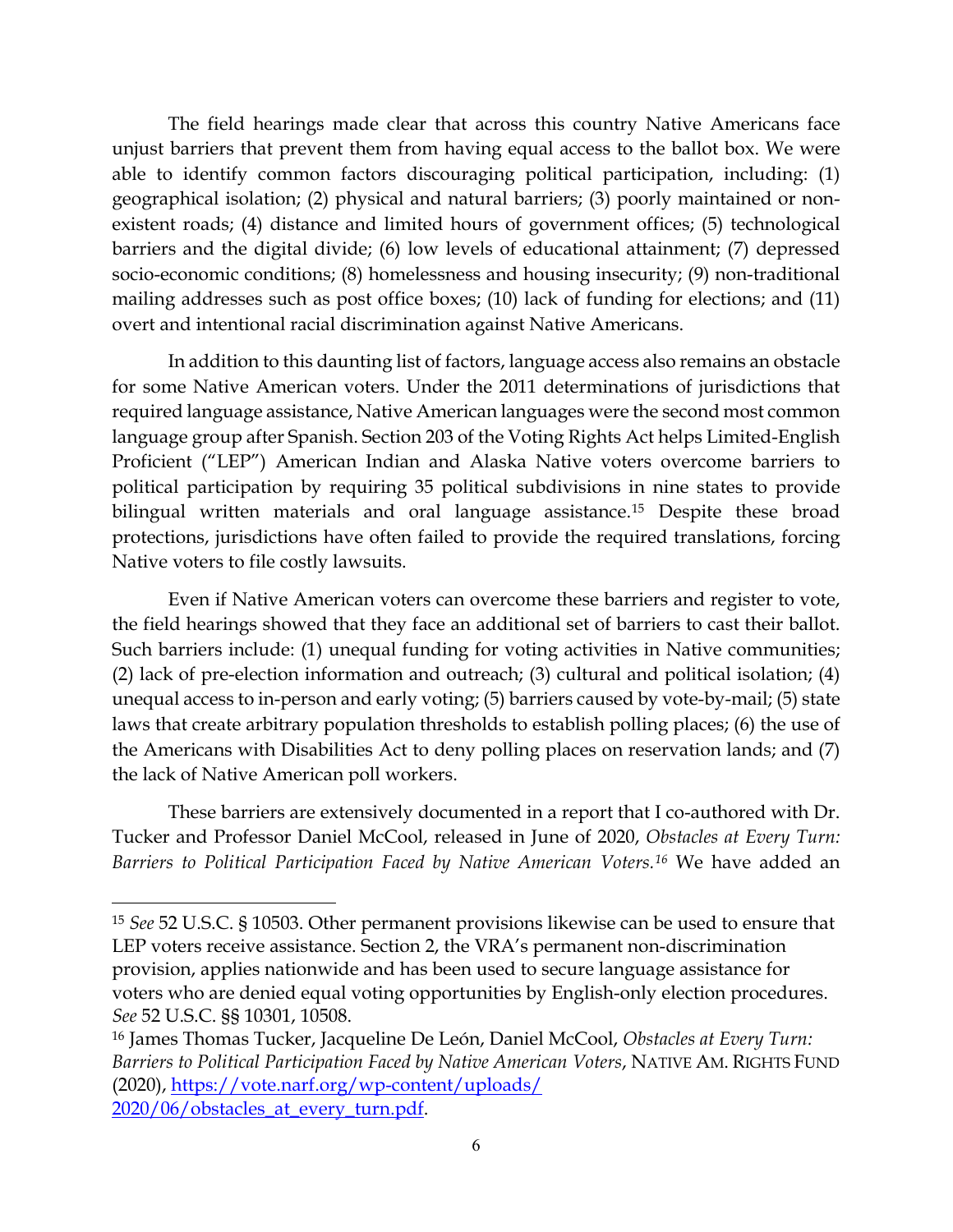addendum to that report reflecting on the 2020 election cycle and the outcome of the 2021 legislative session, which I have submitted to this Committee.

While additional evidence is found in the *Obstacles* report, here is a sampling of some of the physical barriers faced by Native voters:

- Voters surveyed from the Duck Valley, Pyramid Lake, Walker River, and Yerington Tribesin Nevada identified travel distance as "the single biggest obstacle to registering. Among those who were registered to vote, 10 percent stated that it was difficult for them to travel to register. Among [those] . . . not registered, a whopping 34 percent said that it would be difficult for them to travel to a place to register. . . . But travel distance was also identified by the respondents as a major factor that inhibited voting . . . ."[17](#page-6-0)
- In Nye County, Nevada, the combined effects of geographical isolation and mountainous terrain results in lengthy travel times to get to either of the County's two election offices. The closest elections office is in Tonopah, 140 miles each way by road from the Duckwater Reservation. The Pahrump elections office is 303 miles away each way by road. Travel time is at least five or ten hours, respectively, if the weather conditions permit.
- Navajos in San Juan County, Utah, living on tribal lands have to drive to Blanding or Monticello for any government services. From Navajo Mountain, Utah, which is near Lake Powell, it is about 200 miles (a four or five-hour drive) each way, weather conditions permitting. It requires driving south into northern Arizona on U.S. Highway 98 to U.S. Highway 160 in Navajo County, Arizona, to U.S. Highway 191 north back into Utah.5
- In Arizona, the nearest polling place for some tribes is off reservation.<sup>10</sup> The closest polling station to the Kaibab Paiute Tribe is about 30 miles away. One community is located on the east side of the reservation 15 miles farther away, which means they must travel about 90 miles roundtrip to vote at their polling place.11
- The Goshute voters in Utah have to drive over an hour each way to get to their polling place. Citizens of the Ute Nation must drive about 45 minutes each way to their polling place. Many lack access to transportation, and no public transportation is available.22

These distances are not only objectively unreasonable, but the burden imposed by them is compounded by the extreme poverty, poor roads, and lack of access to transportation faced by Native Americans. Vote by mail is often no solution, since across

<span id="page-6-0"></span>l <sup>17</sup> Field Hearing Transcripts, Bismarck Tr., Gerald Webster, 250-52.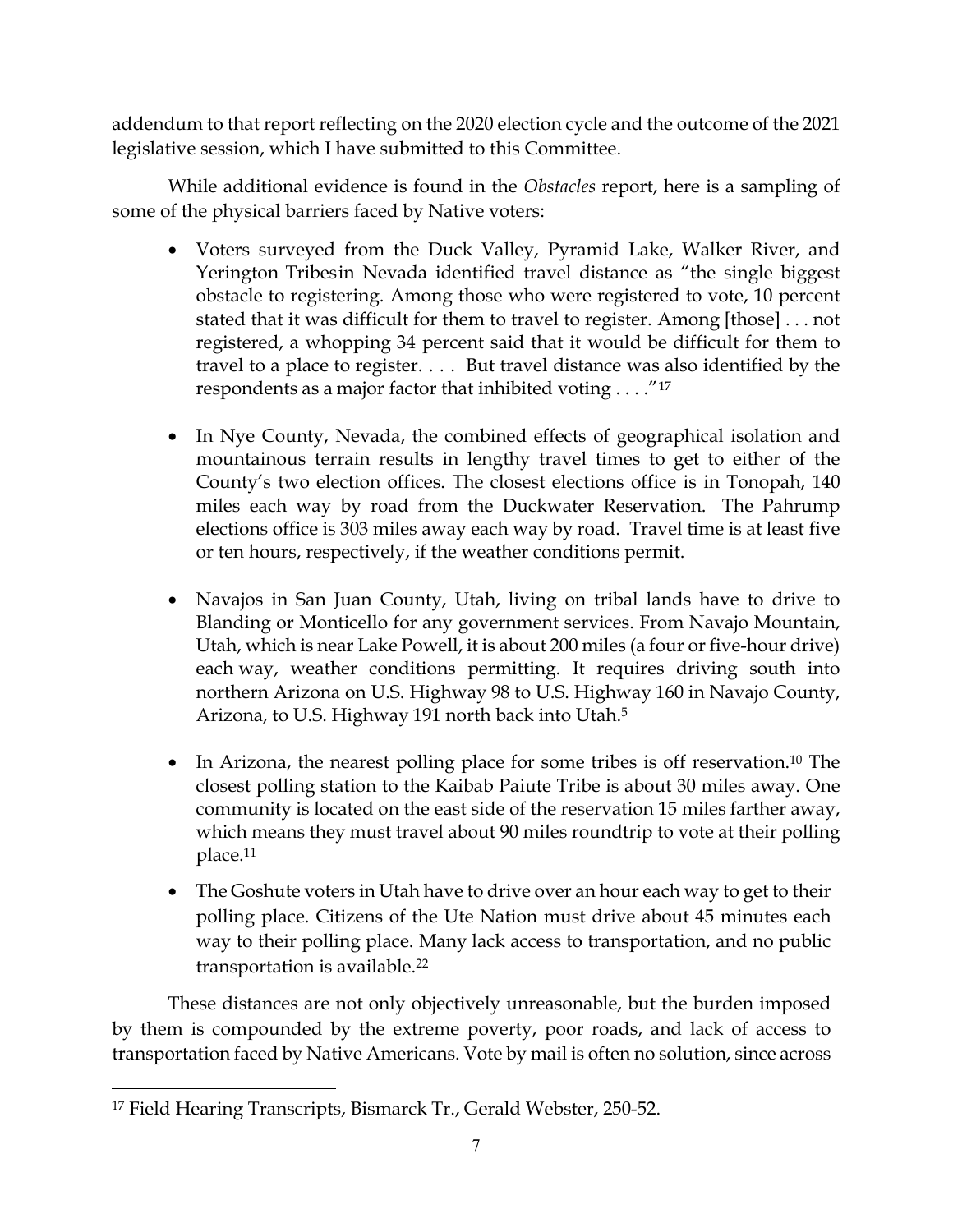Indian Country many Native communities do not have residential mail delivery and homes are unaddressed.<sup>[18](#page-7-0)</sup> As a result, across Indian Country, it is simply too costly to vote.

What these distances and conditions communicate to Native Americans is that the American electoral system is not designed for their lives, and, by extension, is not for them. The federal trust responsibility between the federal government and tribes compels Congress to act to ensure Native Americans enjoy the same rights, benefits, and privileges as all Americans. This does not mean a diminishment of tribal sovereignty. Rather, in the federalist system, there is room for robust federal, state, and tribal governments. Native Americans are Americans. We deserve a fair opportunity to participate in all levels of America's electoral system, to make choices, and to vote and advocate for representatives and policies that are responsive to our needs and that shape American society.

The Native American Voting Rights Act faces these structural deficiencies head on by mandating on reservation election services and making accommodations for the lack of residential addressing and mail delivery. Congress must act expeditiously to remedy these structural deficiencies that continue to unjustly hinder Native American participation in American political life.

## *Litigation*

 $\overline{\phantom{a}}$ 

Besides leading the NAVRC, NARF has also successfully brought a number of seminal Native American voting rights lawsuits in the last four years, including challenges to North Dakota's voter ID law,[19](#page-7-1) a challenge to Montana's absentee ballot collection ban,[20](#page-7-2) a challenge to Alaska's witness signature requirement during the COVID-19 pandemic, $21$  and a lawsuit challenging the refusal of Pondera County,

<span id="page-7-1"></span><span id="page-7-0"></span><sup>18</sup> *Vote By Mail*, NATIVE AM. RIGHTS FUND, [https://www.narf.org/vote-by-mail/.](https://www.narf.org/vote-by-mail/) 19 *Brakebill v. Jaeger*, No. 1:16-cv-008, 2016 WL 7118548, at \*1 (D.N.D. Aug. 1, 2016); *Spirit Lake Tribe. v. Jaeger*, No. 1:18-cv-00222 (D.N.D.) (Complaint filed Oct. 30, 2018). My colleague, Matthew Campbell, testified to the potential for voter ID laws, including North Dakota's voter ID law, to interfere with free and fair access to the ballot. Committee on House Administration, Subcommittee on Elections, *Voting In America: The Potential For Voter ID Laws, Proof-Of-Citizenship Laws, And Lack Of Multi-Lingual Support To Interfere With Free And Fair Access To The Ballot,* May 24, 2021, available at [https://docs.house.gov/meetings/HA/HA08/20210524/112670/HHRG-117-HA08-](https://docs.house.gov/meetings/HA/HA08/20210524/112670/HHRG-117-HA08-Wstate-CampbellM-20210524.pdf) [Wstate-CampbellM-20210524.pdf.](https://docs.house.gov/meetings/HA/HA08/20210524/112670/HHRG-117-HA08-Wstate-CampbellM-20210524.pdf)

<span id="page-7-3"></span><span id="page-7-2"></span><sup>20</sup> *W. Native Voice v. Stapleton*, DV-2020-377 (Mont. Dist. Ct. Sept. 25, 2020). <sup>21</sup> *Arctic Vill. Council v. Meyer*, No. 3AN-20-7858 CI (Alaska Super. Ct., Oct. 5, 2020), *aff'd sub nom. Alaska v. Arctic Vill. Council*, \_\_\_ P.3d \_\_\_, 2021 WL 4234997 (Alaska Sept. 17, 2021).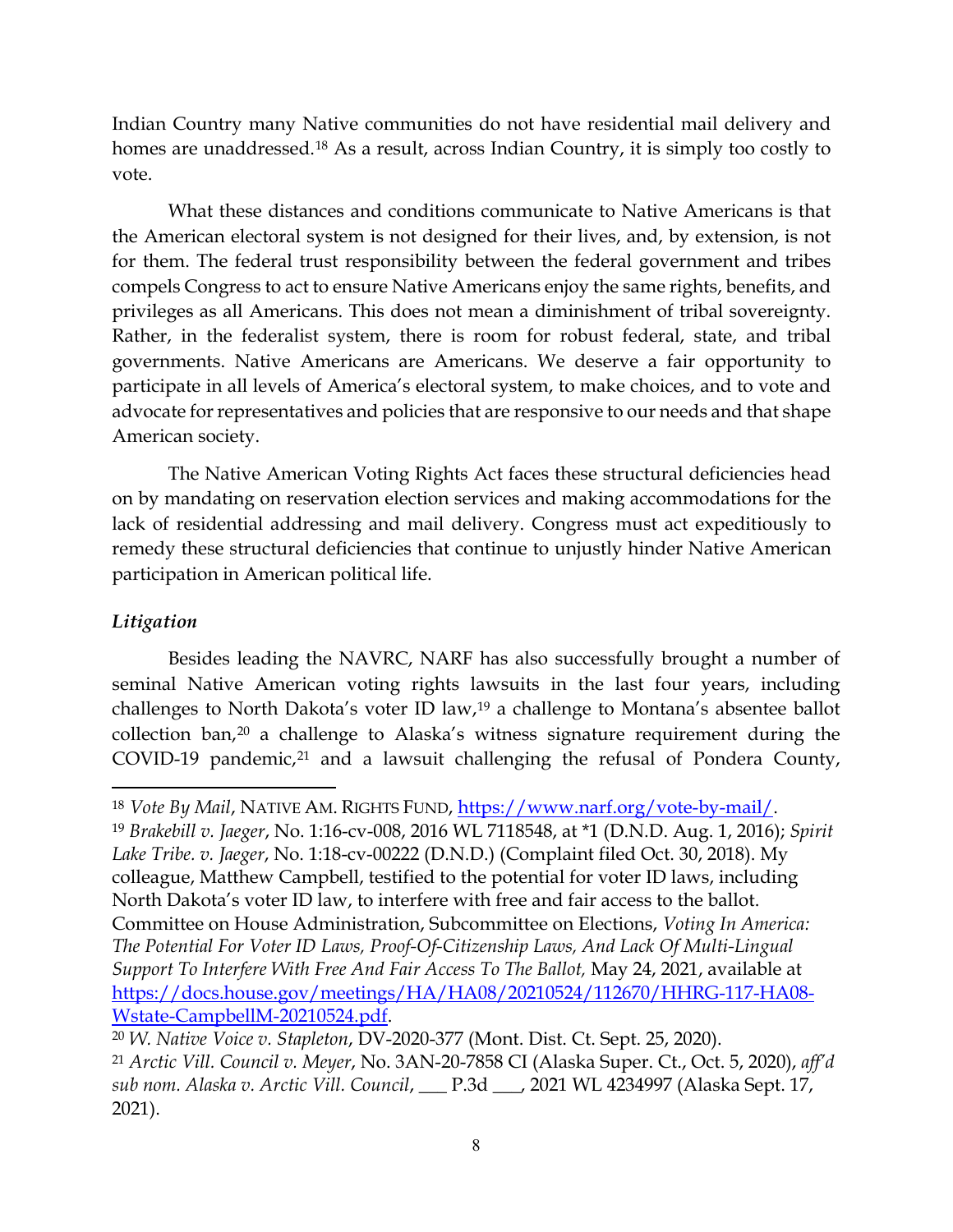Montana, to open an in person polling location on the Blackfeet Reservation for the 2020 General Election.[22](#page-8-0)

This recent successful litigation aligns with the longstanding trend of successful outcomes in Native American voting rights cases. Relying upon the Fourteenth and Fifteenth Amendments, and various sections of the VRA, Native American voters have filed nearly a hundred lawsuits in an effort to gain equal access to election procedures and to have an equal opportunity to elect candidates of their choice. Prior to the last election cycle, out of the known 94 Native American voting rights cases, there have been victories or successful settlements in 86 cases, and partial victories in two others. That is a success rate of over 90 percent.<sup>[23](#page-8-1)</sup> These cases have been litigated in front of judges appointed by Republican and Democratic Presidents, and yet the overwhelming factual patterns established in Native American voting rights cases compel relief. In short, the facts are so bad that Native Americans nearly always win.

It is worth pausing to reflect on the egregious facts underlying the refusal to provide a polling place in Pondera County, Montana, this past election. In Montana, in response to the global pandemic, county officials were given the option of conducting their elections by mail. Yet, Pondera County chose to maintain its in-person polling location at its county seat, ensuring access for the over 90 percent White residents. Blackfeet tribal members requested in-person access as well. After all, the homes on the Blackfeet Reservation do not receive residential mail delivery and so Native Americans are forced to travel to their rural post office a significant distance away and that is only open limited hours to get their mail and ballots. County officials refused, instead insisting that Blackfeet tribal members travel 120 miles round trip to the county office in Conrad, Montana, to vote. NARF was forced to bring a suit on behalf of the Blackfeet in federal court alleging violations of the Constitution and VRA. Only after suit was filed did Pondera County agree to provide on-reservation access.

Bringing a lawsuit alleging discrimination is an arduous process that NARF does not undertake lightly. Indeed, in the lead up to the 2020 General Election in Montana, NARF negotiated with two other counties that refused to provide on-reservation access, despite providing access to their majority non-Native communities, ultimately reaching a resolution without the need for litigation. Indeed, despite widespread voter suppression and discrimination in Indian Country, NARF does not have the resources to bring every case. Litigation is costly and time consuming, and voters are often disenfranchised while litigation is pending.

<span id="page-8-0"></span><sup>22</sup>*Blackfeet Nation v. Pondera Cty*., No. 4:20-cv-00095-DLC (D. Mont. Oct. 14, 2020) (ECF No. 9-1).

<span id="page-8-1"></span>*<sup>23</sup> Obstacles*, at 39.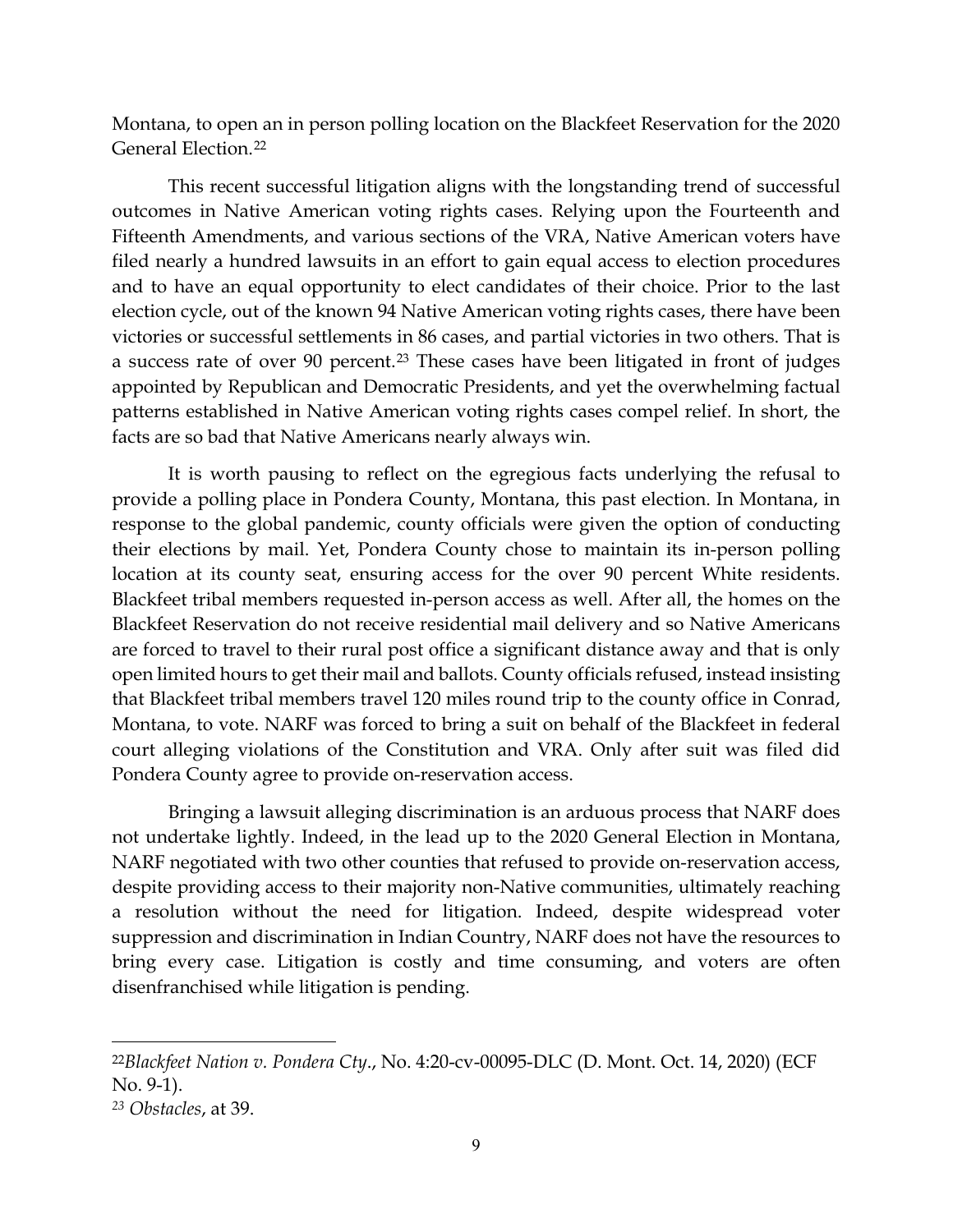For example, the effort and resources necessary to mount a legal challenge to North Dakota's voter ID law were significant. In North Dakota, the state required IDs with addresses on them despite knowing that Native Americans throughout North Dakota lacked addresses at their homes.<sup>[24](#page-9-0)</sup> This led to widespread disenfranchisement of Native Americans. This discrimination was deeply felt. As our Plaintiff, United States Marine Corp. veteran Elvis Norquay, explained in his testimony before the House Administration Subcommittee on Elections last year, "In November of 2014 I went to the KC hall to vote but was turned away. I voted many times for years before being turned away. I was always happy to go vote. Being turned away brought me down."[25](#page-9-1)

The federal court found that the state violated the Fourteenth Amendment, holding that "it is clear that a safety net is needed for those voters who simply cannot obtain a qualifying ID with reasonable effort."[26](#page-9-2) The total sought for Plaintiffs' attorneys' fees and litigation expenses was \$1,132,459.41. This sum represents \$832,977 in attorneys' fees and \$299,482.41 in litigation expenses, including expert reports. Thousands of attorney hours over almost two years were expended in order to build a legal record and respond to numerous motions filed by the state in defense of the law. After the successful outcome in that case, the North Dakota legislature *again* enacted a voter ID law that had the same disenfranchising effects. NARF was again forced to bring litigation. Eventually, NARF waived its attorney fee motion for the second half of the case in order to help secure a successful settlement.

This whack-a-mole pattern of repeated violations of Native American voting rights is common across Indian Country. For example, numerous lawsuits alleging voting rights violations have been filed in South Dakota, including the only Section 2 case brought on behalf of plaintiffs under the U.S. Department of Justice during the Trump Administration.[27](#page-9-3) In Montana, repeated successful litigation has challenged the

l

<span id="page-9-0"></span><sup>24</sup> On April 16, 2019, I testified before the House Administration Subcommittee on Elections as to the details of North Dakota's voter ID law, available at:

[https://cha.house.gov/sites/democrats.cha.house.gov/files/documents/Jacqueline De](https://cha.house.gov/sites/democrats.cha.house.gov/files/documents/Jacqueline%20De%20Leon%20Testimony.pdf)  [Leon Testimony.pdf.](https://cha.house.gov/sites/democrats.cha.house.gov/files/documents/Jacqueline%20De%20Leon%20Testimony.pdf)

<span id="page-9-1"></span><sup>25</sup> February 22, 2020, Testimony of Elvis Norquay, House Administration Subcommittee on Elections, available at: [HHRG-116-HA08-Wstate-NorquayE-20200211-U1.pdf](https://www.congress.gov/116/meeting/house/110464/witnesses/HHRG-116-HA08-Wstate-NorquayE-20200211-U1.pdf)  [\(congress.gov\).](https://www.congress.gov/116/meeting/house/110464/witnesses/HHRG-116-HA08-Wstate-NorquayE-20200211-U1.pdf)

<span id="page-9-2"></span><sup>26</sup> *Brakebill v. Jaeger*, No. 1:16-cv-008, 2016 WL 7118548, at \*10 (D.N.D. Aug. 1, 2016) (order granting preliminary injunction)

<span id="page-9-3"></span><sup>27</sup> *See* Settlement Agreement, *Janis v. Nelson*, Civ. 5:09-cv-05019-KES-LLP-RLW(D.S.D. May 25, 2010) (ECF No. 143) (remedying compliance issues with HAVA); *Brooks v. Gant*, No. Civ-12-5003-KES, 2012 WL 871262 (D.S.D. Mar. 14, 2012) (settlement for closer early voting locations); *Poor Bear v. Jackson*, 2015 WL 1969760 (D.S.D. May 1, 2015) (settlement for a satellite office on the reservation); Consent Decree, *United States v. Chamberlain Sch.*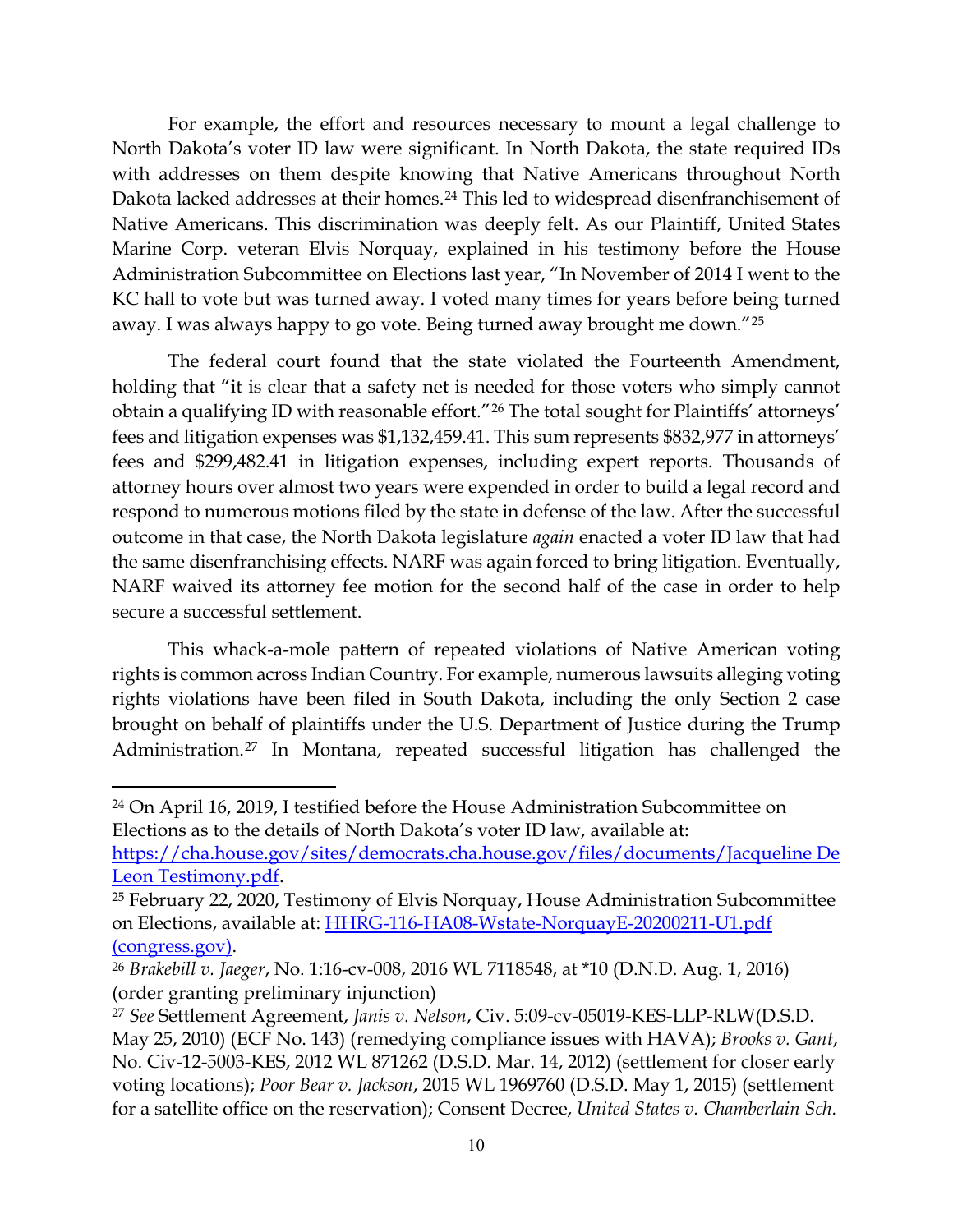disenfranchisement of Native Americans.[28](#page-10-0) In Utah, San Juan County has had near constant, successful, voting rights litigation brought against it since the United States first brought suit on behalf of the Navajo in 1983.[29](#page-10-1)

Given this influx of contemporary discrimination and disparate impacts necessitating relief, a robust Voting Rights Act is even more critical. Restoration of Section 2 is especially important to Indian Country.

## *Brnovich and Shelby County*

 $\overline{a}$ 

The Supreme Court's recent decision in *Brnovich v. DNC*, was especially devastating to Native American voters. The decision was notable not only because the decision upheld two voting restrictions while disregarding the disparate impacts on thousands of Native Americans, but also because it undermined Section 2 in the wake of the Supreme Court's suspension of Section 5.

The suspension of Section 5 following the invalidation of the coverage formula in *Shelby County v. Holder*[30](#page-10-2) negatively impacted Indian Country. Arizona and Alaska, both with substantial Native American populations, were previously covered under Section 5, resulting in protection for those groups.

<span id="page-10-2"></span><sup>30</sup> *Shelby Cnty. v. Holder*, 570 U.S. 529 (2013)

<span id="page-10-0"></span>*Dist*., No. 4:20-cv-4084 (D.S.D. June 18, 2020) (ECF No. 4) (consent decree settling atlarge method of election for the school board in district with substantial Native population); Compl., *Rosebud Sioux Tribe v. Barnett,* No. 20-cv-5058 (D.S.D. Sept. 16, 2020) (2020 complaint alleging violations of the National Voter Registration Act). <sup>28</sup> *Wandering Medicine v. McCulloch*, No. 1:12-cv-135 (D. Mont. Oct. 10, 2012) (defendants agreed to establish satellite offices on reservations); Consent Decree, *Jackson v. Bd. of Trs. of Wolf Point*, No. 4:13-cv-00065-BMM (D. Mont. Apr. 9, 2014) (ECF No. 70) (permanent injunction barring a -75.24% deviation from ideal population size in school board race); *W. Native Voice v. Stapleton*, DV-2020-377 (Mont. Dist. Ct. 2020) (ballot collection ban declared unconstitutional); *Blackfeet Nation v. Pondera Cty*., 4:20-cv-00095-DLC (D. Mont. Oct. 14, 2020) (ECF No. 9-1) (county agreed to open satellite election offices and ballot drop boxes).

<span id="page-10-1"></span><sup>29</sup> Consent Decree, *United States v. San Juan Cty*., No. 2:12-cv-00039-RJS (D. Utah Nov. 9, 2015) (ECF No. 261-1); *Navajo Nation v. San Juan Cty*., 929 F.3d 1270, 1274 (10th Cir. 2019) (affirming the District Court's resolution of vote-dilution case filed in 2011); *Grayeyes v. Cox*, No. 4:18-CV-00041, 2018 WL 3830073, at \*9 (D. Utah Aug. 9, 2018) (injunctive relief granted for likely violation of candidates due process rights); Order re Stip. Settlement, *Navajo Nation Human Rights Comm'n v. San Juan Cty*., No. 2:16-cv-00154-JNP (D. Utah Feb. 22, 2018) (ECF No. 199) (county agreed to maintain polling places and provide language assistance).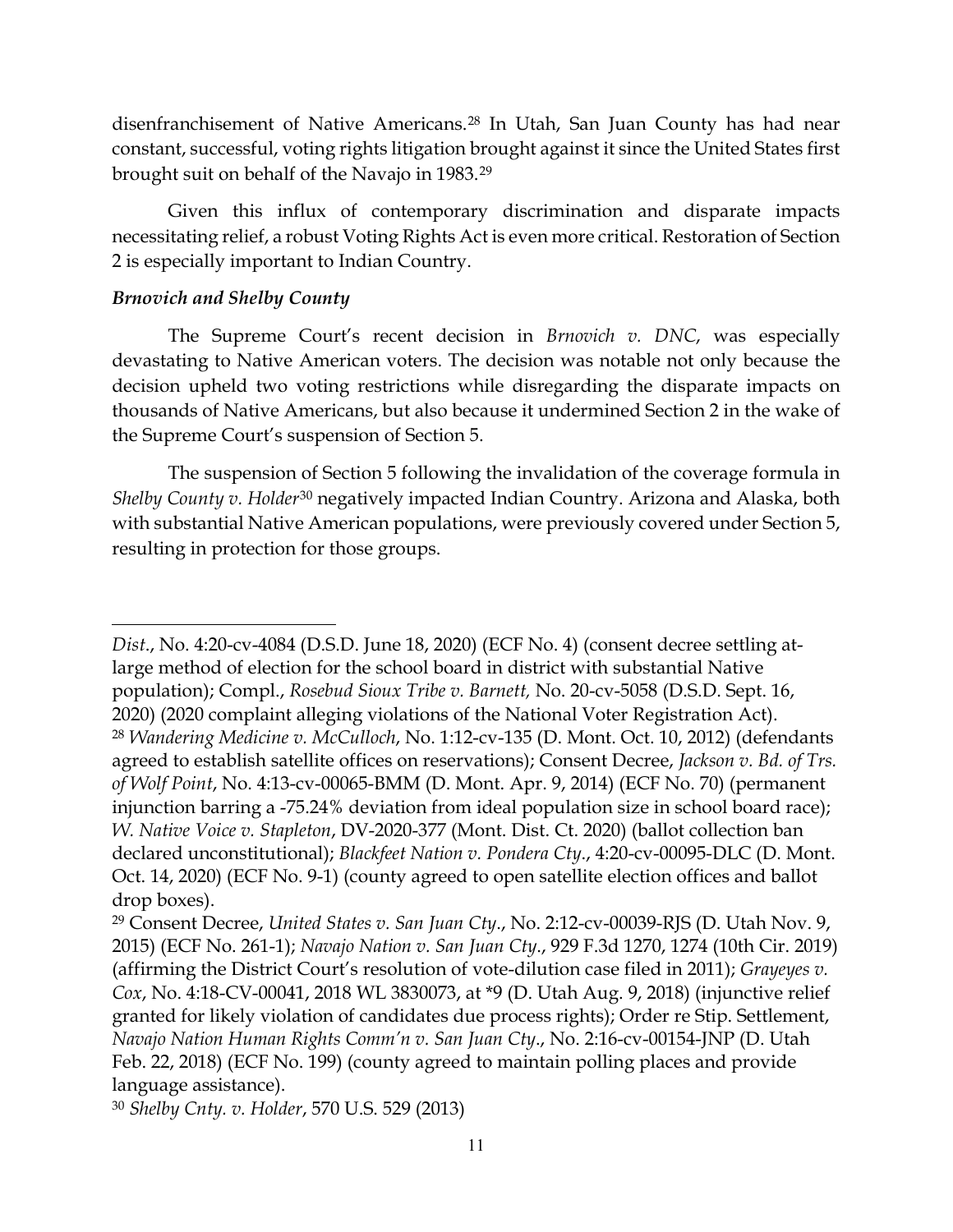In 2008, Alaska attempted to eliminate polling locations in the Alaska Native communities of Tatitlek, Pedro Bay, and Levelock and force Native voters to travel to predominately white communities to cast their ballots. These non-Native communities were not only a significant distance but also can only be accessed by boat or plane during fair weather. Under Section 5, the United States responded to Alaska with several detailed More Information Requests about the impact the move would have on Native American voters. In response, Alaska withdrew its discriminatory proposals.[31](#page-11-0)

When Section 5 was still in effect in 2011, Arizona attempted to preclear restrictive ballot collection regulations that were eventually at issue in *Brnovich*. Bans on ballot collection, also disparagingly referred to as "ballot harvesting," can disproportionately and severely impact Native communities. Because of high poverty rates, lack of access to transportation, and lack of mail delivery, Native Americans often pick up and drop off mail for each other. When the DOJ requested more information on the impact of a ballot collection ban on minorities in Arizona, the legislature withdrew its request. Immediately post-*Shelby*, the ballot collection ban went into effect. Distressingly, the Supreme Court has since upheld the ballot collection ban despite the clearly documented disparate impact on Native Americans. The Court also upheld a ban on out of precinct voting that also disproportionately impacts Native Americans whose lack of residential addresses results in them being placed in the wrong precinct through no fault of their own. When these Native Americans show up to vote, they are in the wrong precinct according to the state records and no part of their ballot will be counted.

The very upholding of these discriminatory laws demonstrates that the reasoning employed by the Supreme Court was flawed. However, three of the Court's new *Brnovich*  factors are particularly worrisome for Native American litigants. First, the *Brnovich* decision abrogated Section 2's promise of "equal opportunity" for all voters under its Factor #3 by instructing lower courts that, in evaluating whether a voting rule violated the VRA, "the size of any disparities in a rule's impact on members of different racial or ethnic groups is also an important factor to consider."[32](#page-11-1) The Court thus upheld the challenged out-of-precinct policy despite the District Court's finding that 1% of Native voters, compared to just 0.5% of white voters voted in the wrong precinct. It reasoned that – in either case – 99% or more of voters in each racial category were unaffected by the rule.<sup>[33](#page-11-2)</sup>

l

<span id="page-11-0"></span><sup>31</sup> Brief for the Alaska Federation of Natives, Alaska Native Voters and Tribes as Amicus Curiae 35, *Shelby County v. Holder*, 570 U.S. 529 (2013), available at: [https://narf.org/bloglinks/shelby\\_county\\_brief.pdf.](https://narf.org/bloglinks/shelby_county_brief.pdf)

<span id="page-11-1"></span><sup>32</sup> Brnovich, 594 U.S. at \*18.

<span id="page-11-2"></span><sup>33</sup> Id. at \*28.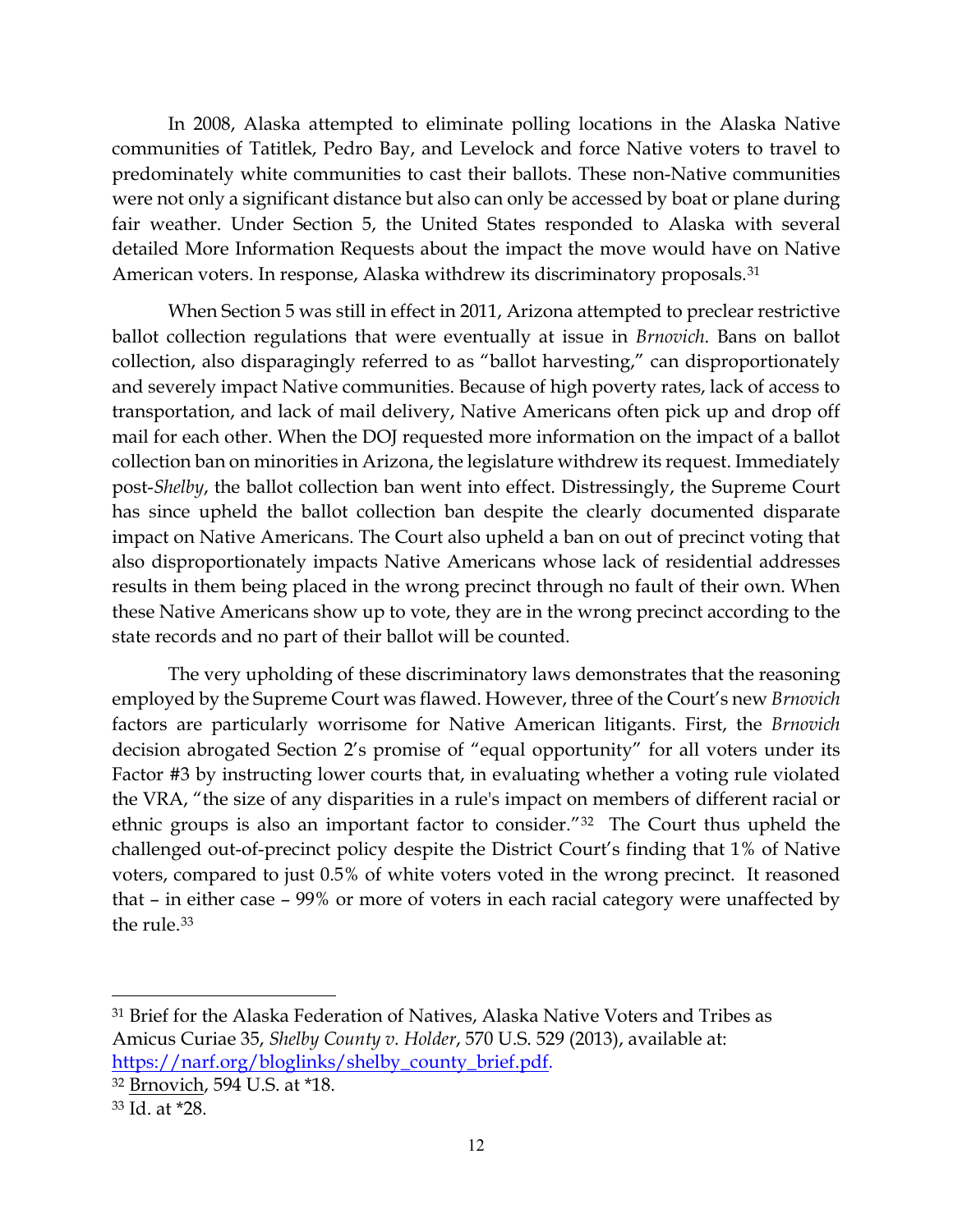The Supreme Court's cramped understanding of disparate impact under the VRA led it to uphold a law flatly inconsistent with the statute's purpose: to ensure all voters have an equal opportunity to participate in elections regardless of their race.<sup>34</sup> The Ninth Circuit panel below, reviewing *en banc* the district court's findings of fact concerning rates of out-of-precinct voting by white and minority voters, found a violation of Section 2 based in part on the evidence that minority voters voted out of precinct at "twice the rate of whites."[35](#page-12-1) This method of analyzing the quantitative data by focusing on whether and how minority voters are affected *differently* than their white counterparts comports with the VRA's text and purpose. The Supreme Court's analysis focuses instead on the proportion of *unaffected* voters and thus misses the point entirely.

Furthermore, this reading of Section 2 led it to uphold a law that concededly disenfranchises a full percent of a state's Native voters. Such a rule has deeply troubling implications for many Tribes. Many of Arizona's nearly 320,000 Native American people[36](#page-12-2) live on remote reservations each comprising far less than 1% of the state's total Native population. And a law that disenfranchises a percentage of Native voters translates to thousands of disenfranchised voters. A voting rule or policy which prevents every eligible Native voter living on the Kaibab Paiute reservation (along the remote Arizona Strip) or Havasupai reservation (in the Grand Canyon) from voting could be permitted under this test.[37](#page-12-3) So too could a law disenfranchising all Native Americans living on Moapa River Indian Reservation, Duckwater Reservation, or Carson Colony in

 $\overline{a}$ 

<span id="page-12-0"></span><sup>34</sup> NCAI Brief at 10, citing S. Rep. No. 417, at 2 (1982), *reprinted in* 1982 U.S.C.C.A.N. 177, 179 ("the issue to be decided under the results test is whether the political processes are equally open to minority voters."); *see also* Navajo Nation Brief at 21, citing Chisom v. Roemer, 501 U.S. 380, 408 (1991) (Scalia, J., dissenting) ("if 'a county permitted voter registration for only three hours one day a week, and that made it more difficult for blacks to register than whites . . . [Section] 2 would therefore be violated—even if the number of potential black voters was. . . small.'").

<span id="page-12-2"></span><span id="page-12-1"></span><sup>35</sup> Democratic National Committee v. Hobbs, 948 F.3d 989, 1005 (9th Cir. 2020). <sup>36</sup> United States Census Bureau, Race and Ethnicity in the United States: 2010 Census and 2020 Census (Aug. 12, 2021),

[https://www.census.gov/library/visualizations/interactive/race-and-ethnicity-in-the](https://www.census.gov/library/visualizations/interactive/race-and-ethnicity-in-the-united-state-2010-and-2020-census.html)[united-state-2010-and-2020-census.html.](https://www.census.gov/library/visualizations/interactive/race-and-ethnicity-in-the-united-state-2010-and-2020-census.html)

<span id="page-12-3"></span><sup>37</sup> United States Census Bureau, My Tribal Area: Kaibab Indian Reservation, <https://www.census.gov/tribal/?aianihh=1720> (listing 206 residents as Native American or Alaska Native); Inter-Tribal Council of Arizona, Member Tribes: Havasupai Tribe,<https://itcaonline.com/member-tribes/havasupai-tribe/> (listing a population of about 639).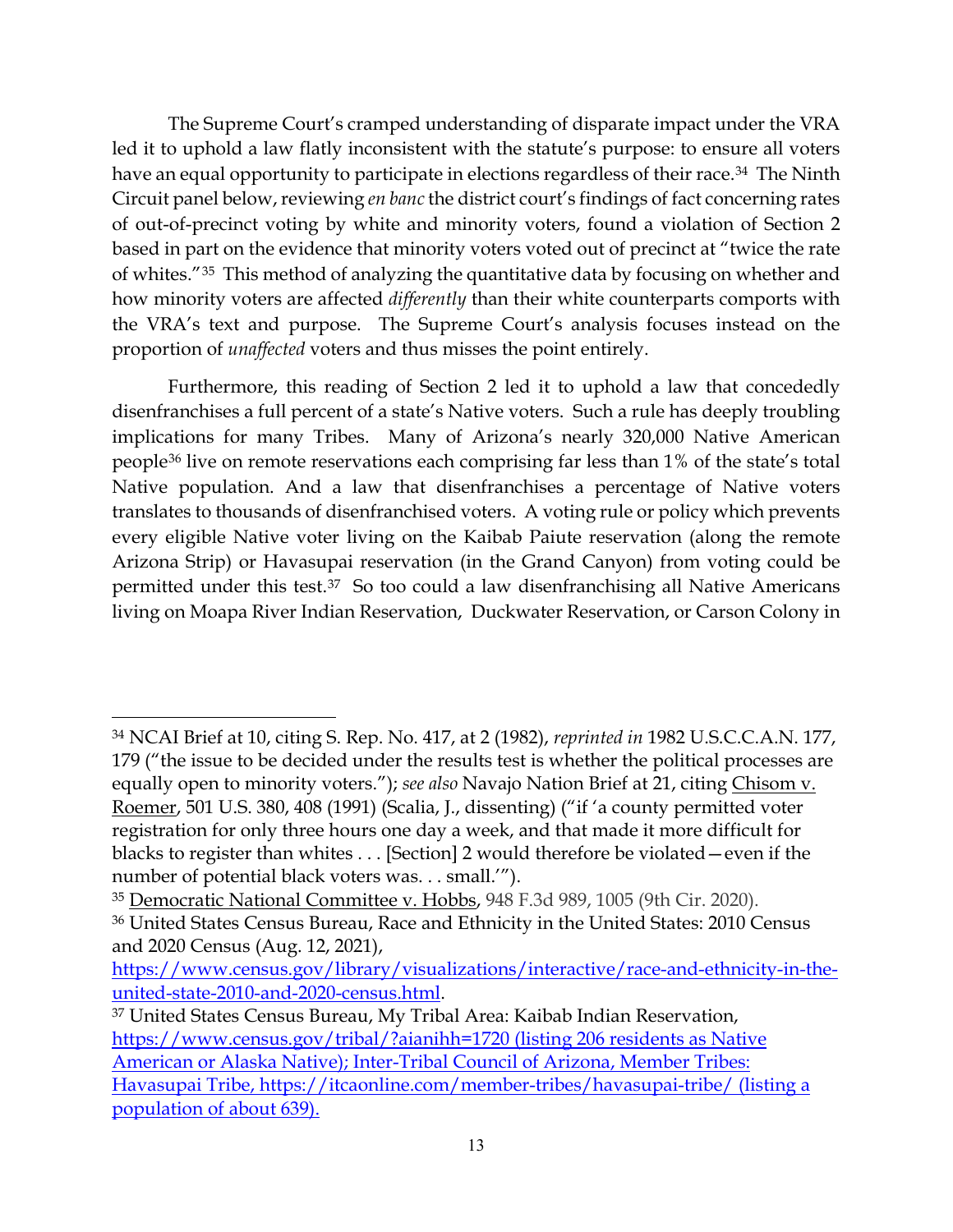Nevada.[38](#page-13-0) Such a perverse outcome demonstrates the urgent need for legislative action to address the Court's hollowing of Section 2.

Second, *Brnovich* Factor #4 Court declares that, "[w]here a State provides multiple ways to vote, any burden imposed on voters who choose one of the available options cannot be evaluated without also taking into account the other available means."[39](#page-13-1) This novel limitation on Section 2 vote denial claims invites state legislatures to provide voters with more options, regardless of whether the quantity of options actually resonates with the communities that find it difficult to vote.

The structural deficiencies found in reservations – poor roads, lack of vehicles, distant polling places, lack of residential mail delivery, lack of addressing, high homeless rates, for example – make it more difficult for Native Americans to take advantage of the myriad of voting options that may or may not be available. In a 2020 lawsuit brought by Native plaintiffs seeking to invalidate a ballot collection law similar to Arizona's ballot collection ban, a Montana district court determined that "Montana's elections overall are very accessible" and outlined the various options voters had to register and cast their ballots.[40](#page-13-2) Nevertheless, it struck down the ballot collection limitation because it found that "while the majority of Montanans can easily access the vote by mail process by either mailing in their ballots or dropping their ballots off at election offices, Native Americans living on reservations rely heavily on ballot collection efforts in order to vote in elections."[41](#page-13-3) Were that case brought in federal courts today, the court may have felt compelled to uphold a demonstrably burdensome voting rule. Section 2 should not be so weakened.

Finally, *Brnovich* factor #5 that the "strong and entirely legitimate state interest [in] the prevention of fraud" is an "important factor that must be taken into account" in evaluating whether a rule violates Section 2"[42](#page-13-4) is especially concerning in Native

<span id="page-13-0"></span><sup>38</sup> United States Census Bureau, *supra* note 18 (43,932 Nevadans identify as American Indian or Alaska Native alone); United States Census Bureau, My Tribal Area: Nevada, [https://www.census.gov/tribal/?st=32&aianihh=0975.](https://www.census.gov/tribal/?st=32&aianihh=0975) Moapa Indian Reservation lists 258 residents as Native American or Alaska Native; Duckwater Indian Reservation lists 270; Carson Colony lists 303.

<span id="page-13-1"></span><sup>39</sup> Brnovich, 594 U.S. at \*18.

<span id="page-13-2"></span><sup>40</sup> Western Native Voice v. Stapleton, No. DV 20-0377 (Mont. 2020) at 3, ¶¶ 5-9**,** *available at* [https://narf.org/nill/documents/20200925mt-ballot-order.pdf.](https://narf.org/nill/documents/20200925mt-ballot-order.pdf)

<span id="page-13-3"></span><sup>41</sup> Id. at 48 ¶19; *see also* 47-48, ¶14-21. Although the court's decision in this case was based primarily on state law, it expressly noted that federal voting rights law would dictate the same result. Id. at 47 ¶19.

<span id="page-13-4"></span><sup>42</sup> Brnovich, 594 U.S. at \*19.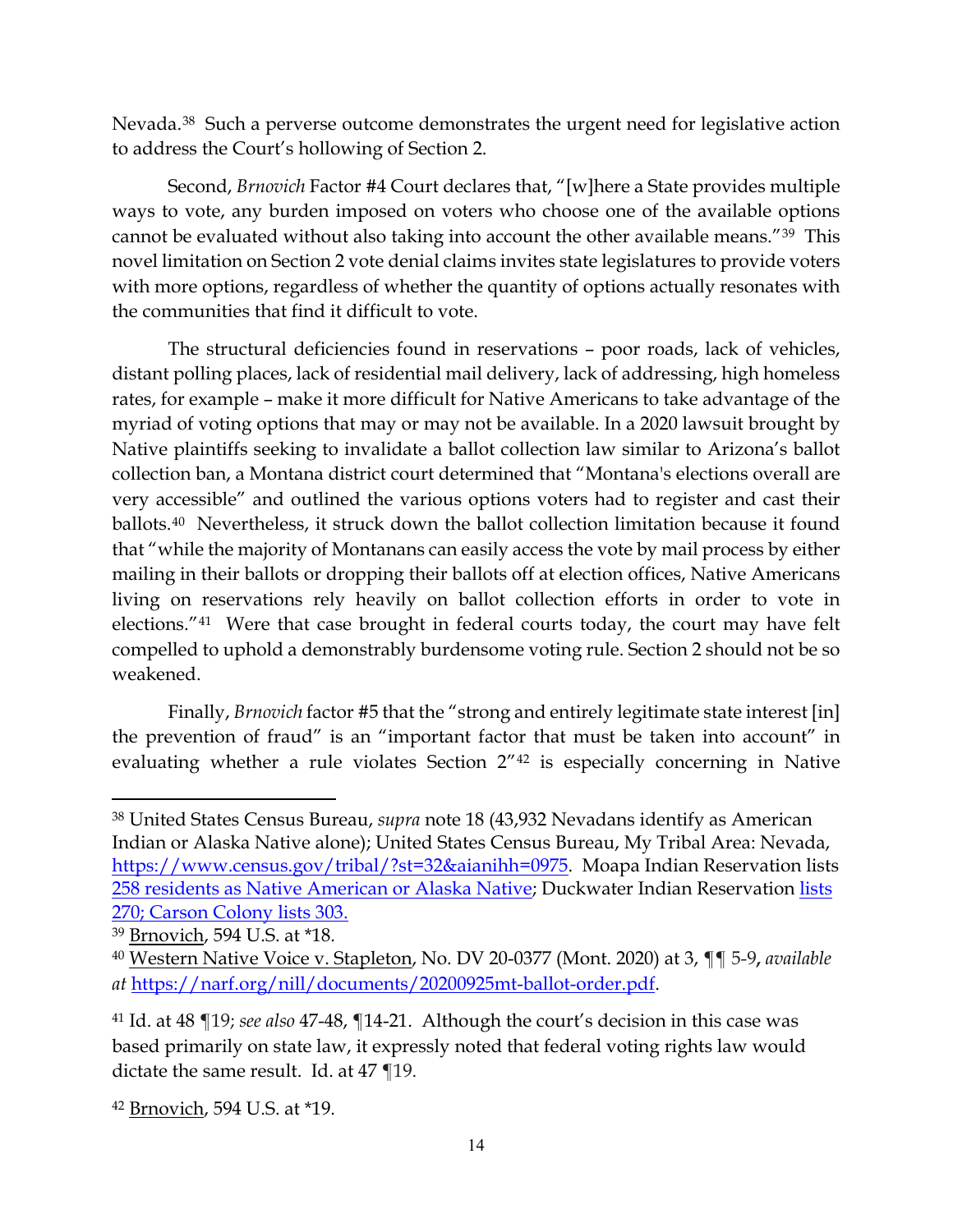American communities. [43](#page-14-0) Invoking the fear of fraud without requiring the contested voting procedure to demonstrably prevent fraud that is actually occurring or likely to occur provides an unjustified blanket cover for laws that have discriminatory effects. For example, in this past election, the state of Alaska asserted that it needed signatures on ballots to be witnessed to prevent fraud. During the pandemic this would have meant that elders and single mothers that do not live with another eligible adult would have had to break quarantine in order to get their ballot witnessed. Yet, the state was unable to provide any instance in which a witness signature prevented fraud. And the state admitted that it does not even use the witness signatures when it is conducting fraud investigations. Consequently, the Alaska Supreme Court upheld an injunction against the witness signature requirement prior to the 2020 election.<sup>[44](#page-14-1)</sup> Federal courts should likewise be required to evaluate whether the voting rule at issue in fact prevents fraud that is in fact a problem.

Even more concerning, Native voters, tribes, and Native voting rights organizations have been targets of exaggerated, if not outright fabricated, accusations of voter fraud. These charges are directed at Native voters after Native Americans assert their political power. For example, in 2002, unusually high turnout on South Dakota's Indian reservations led to a narrow victory for a Democratic Congressional candidate.[45](#page-14-2) Opponents responded with repeated accusations that the win was due to rampant voter fraud on reservations and fifty affidavits were submitted to that effect; the state attorney general's office performed a thorough review and found only one alleged case that \$10 was paid to Native voters that even merited further investigation.<sup>[46](#page-14-3)</sup> The backlash to these exaggerated and false claims subjected Native voters to racist abuse and spurred opinion pieces such as "Don't Let Illiterate Indians Vote."[47](#page-14-4) These false allegations of voter fraud among Native Americans carried over into the 2004 elections, when the New York Times

 $\overline{a}$ 

<span id="page-14-0"></span><sup>43</sup> Milan Kumar, *American Indians and the Right to Vote: Why the Courts Are Not Enough*, 61 B.C.L. REV. 1111, 1115 (2020),<https://lawdigitalcommons.bc.edu/bclr/vol61/iss3/6>

<sup>(&</sup>quot;While policies that negatively affect American Indian voters are usually adopted with the said goal of combatting voter fraud, reported cases of voter fraud have typically been very low.").

<span id="page-14-1"></span><sup>44</sup> *Arctic Village Council et al vs. Meyer, Kevin, et al*, DRC 3AN-20-7858CI (Alaska Super. Ct., October 5, 2020).

<span id="page-14-2"></span><sup>45</sup> T.R. Reid, *New Indian Voters Turned Race in S.D.*, Washington Post (Nov. 8, 2002).

<span id="page-14-3"></span><sup>46</sup> <https://www.indianz.com/News/show.asp?ID=2002/12/10/sdvote>

<span id="page-14-4"></span><sup>47</sup> [https://www.indianz.com/News/show.asp?ID=2002/10/23/boulet\)](https://www.indianz.com/News/show.asp?ID=2002/10/23/boulet).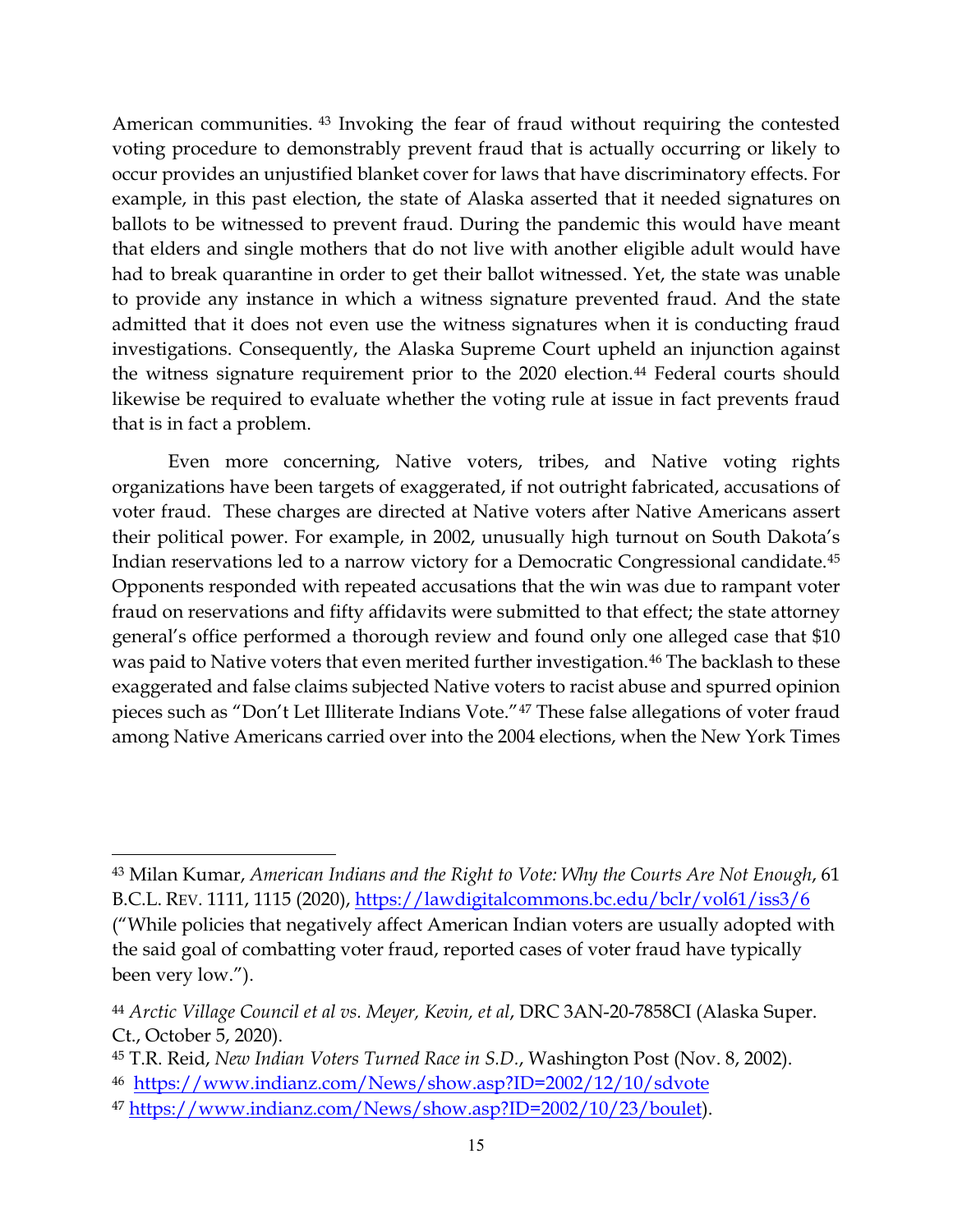reported another "wave of false voter fraud charges that have been made against [tribal members in South Dakota]."[48](#page-15-0)

In 2006, an organization called the Citizens' Equal Rights Alliance (CERA) filed a lawsuit "contending that widespread 'election fraud and/or voting rights abuses' took place on the Crow Indian Reservation in Big Horn County, Montana" during that year's November election, without evidence. One of the "remedies" CERA sought was that "polling places for federal, state, county, and local district elections cannot be located within [the exterior boundaries of any particular Indian reservation]."[49](#page-15-1)

Congress should not allow Section 2 of the VRA to be so tarnished. Instead, Section 2 must stand as a beacon against discrimination that can be wielded to fend off unjust attacks when Native Americans flex their political power.

## *Legislation*

 $\overline{\phantom{a}}$ 

The need for federal action is urgent and compelling. This year, legislators in states across the country have targeted vulnerable Native American voters. NARF monitored bills introduced in states with sizeable Native American populations. In just 14 states— Alaska, Arizona, California, Michigan, Minnesota, Montana, Nevada, New Mexico, North Carolina, North Dakota, Oklahoma, South Dakota, Washington, and Wisconsin legislators introduced over 100 bills that would make it more difficult for Native Americans to vote.<sup>[50](#page-15-2)</sup>

Notably, in Montana, the state legislature passed HB 530 on the very last day of its legislative session without debate. HB 530 prohibits organizations from picking up and dropping off ballots. This law was implemented after a Montana court blocked a similar law, the Ballot Interference Protection Act ("BIPA"), which was challenged by the Assiniboine & Sioux Tribes of Fort Peck, Blackfeet Nation, Confederate Salish and Kootenai Tribes of the Flathead Reservation, Crow Tribe, and the Fort Belknap Indian Community as well as GOTV organization Western Native Voice. Represented by NARF

<span id="page-15-0"></span><sup>48</sup> *Opinion: Bad New Days for Voting Rights*, NEW YORK TIMES (April 18, 2004),

<https://www.nytimes.com/2004/04/18/opinion/bad-new-days-for-voting-rights.html> ("Jo Colombe, a Rosebud Sioux tribal council member, said that when she worked as a poll watcher in a recent election she was accused of fraud simply for taking a bathroom break. When she returned, she said, white poll watchers charged her with copying the names of Indians who had not yet voted, and taking them out to Indians waiting in the parking lot.").

<span id="page-15-2"></span><span id="page-15-1"></span><sup>49</sup> AMERICAN CIVIL LIBERTIES UNION, VOTING RIGHTS IN INDIAN COUNTRY 51 (2009). <sup>50</sup> State Voting Bills Tracker 2021, Brennan Center for Justice, available at: [https://www.brennancenter.org/our-work/research-reports/state-voting-bills](https://www.brennancenter.org/our-work/research-reports/state-voting-bills-tracker-2021)[tracker-2021.](https://www.brennancenter.org/our-work/research-reports/state-voting-bills-tracker-2021)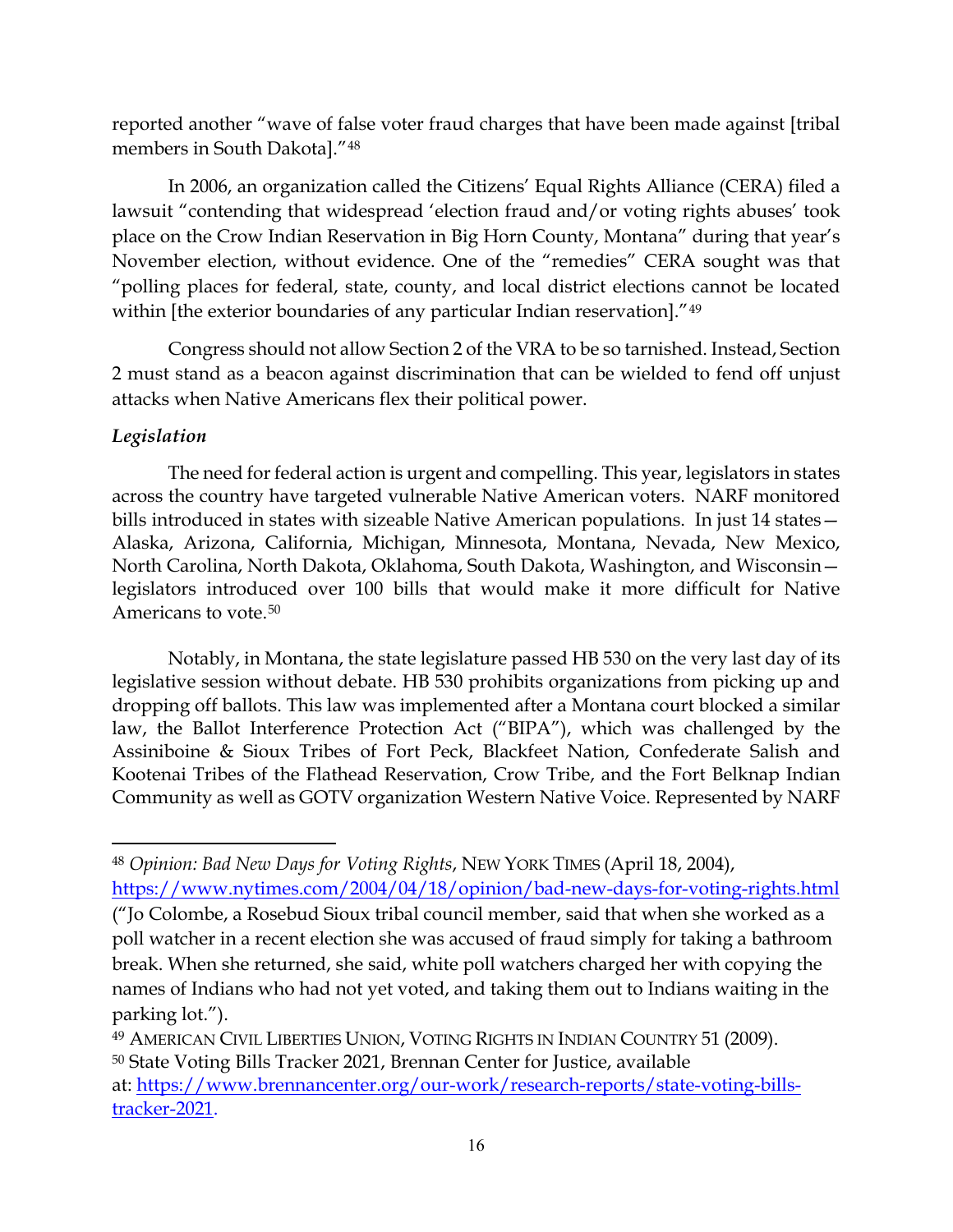and the ACLU, BIPA was successfully challenged under Montana's Constitutional right to vote provision. In September 2020, the court struck down BIPA, finding "the questions presented cannot be viewed through the lens of our own upbringings or own life experiences, but through the lens of the cold, hard data that was presented at trial about the clear limitations Native American communities in Montana face, and how the costs associated with . . . (BIPA) are simply too high and too burdensome to remain the law of the State of Montana."[51](#page-16-0)

Remarkably, despite this finding, the State legislature passed another ballot collection ban in the 2021 legislative session. That law also faced an immediate legal challenge by tribes and Native get-out-the-vote organizations, again brought by NARF and the ACLU,<sup>[52](#page-16-1)</sup> which is ongoing.<sup>[53](#page-16-2)</sup> The Montana Advisory Committee to the U.S. Commission on Civil Rights described how "[t]he passage of a bill that imposes the same burdens is intentional discrimination and will increase barriers to voting for Native Americans on reservations in Montana."[54](#page-16-3)

The Arizona legislature likewise passed discriminatory laws in the 2021 legislative session.[55](#page-16-4) In this session, the state legislature overturned a settlement agreement reached by the Secretary of State with the Navajo Nation.<sup>[56](#page-16-5)</sup> Because of confusion around Native American names and difficulty reaching Native Americans due to their housing insecurity, the Secretary had agreed to allow seven days to cure a mismatched signature ballot. However, the Arizona State Legislature, through SB 1003, now requires signatures to be cured by 7:00 PM on Election Day. This law took effect on May 7, 2021.[57](#page-16-6)

Additionally, through HB 2569, the Arizona legislature, despite chronic underfunding of elections, banned private entities from donating funds to assist with administration of elections. Native American communities in Arizona are often told that providing services is impracticable because doing so would be too costly. And in the 2020 election, nine counties used grants to educate people how to safely vote during the pandemic.[58](#page-16-7) The majority of the counties that relied on grants include substantial Native communities. These counties include Apache, Navajo, Coconino, Graham, Pinal, and

<span id="page-16-0"></span><sup>51</sup> *W. Native Voice v. Stapleton*, No. DV-2020-0377 (D. Mont. Sept. 25, 2020).

<span id="page-16-1"></span><sup>52</sup> *W. Native Voice v. Jacobsen*, No. DV-2021-0560 (D. Mont. May 17, 2021).

<span id="page-16-2"></span><sup>53</sup> *W. Native Voice v. Jacobsen*, No. DV-2021-0560 (D. Mont. May 17, 2021).

<span id="page-16-3"></span><sup>54</sup> [07-15-Native-American-Voting-Rights-Advisory-Memo.pdf \(usccr.gov\)](https://www.usccr.gov/files/2021/07-15-Native-American-Voting-Rights-Advisory-Memo.pdf)

<span id="page-16-4"></span><sup>55</sup> [With new Arizona voting laws, Native Americans brace for more challenges to](https://roselawgroupreporter.com/2021/06/with-new-arizona-voting-laws-native-americans-brace-for-more-challenges-to-casting-ballots-in-depth/)  [casting ballots \[IN DEPTH\] -](https://roselawgroupreporter.com/2021/06/with-new-arizona-voting-laws-native-americans-brace-for-more-challenges-to-casting-ballots-in-depth/) Rose Law Group Reporter.

<span id="page-16-5"></span><sup>56</sup> [https://turtletalk.files.wordpress.com/2019/11/order-and-secretary-of-state-](https://turtletalk.files.wordpress.com/2019/11/order-and-secretary-of-state-settlement.pdf)

<span id="page-16-7"></span>

<span id="page-16-6"></span>[settlement.pdf.](https://turtletalk.files.wordpress.com/2019/11/order-and-secretary-of-state-settlement.pdf)<br><sup>57</sup> [https://legiscan.com/AZ/supplement/SB1003/id/135006.](https://legiscan.com/AZ/supplement/SB1003/id/135006)<br><sup>58</sup> [https://apnews.com/article/legislature-arizona-phoenix-legislation-elections-](https://apnews.com/article/legislature-arizona-phoenix-legislation-elections-7f0b8661f5d7b673a3927bf7b4995586)[7f0b8661f5d7b673a3927bf7b4995586.](https://apnews.com/article/legislature-arizona-phoenix-legislation-elections-7f0b8661f5d7b673a3927bf7b4995586)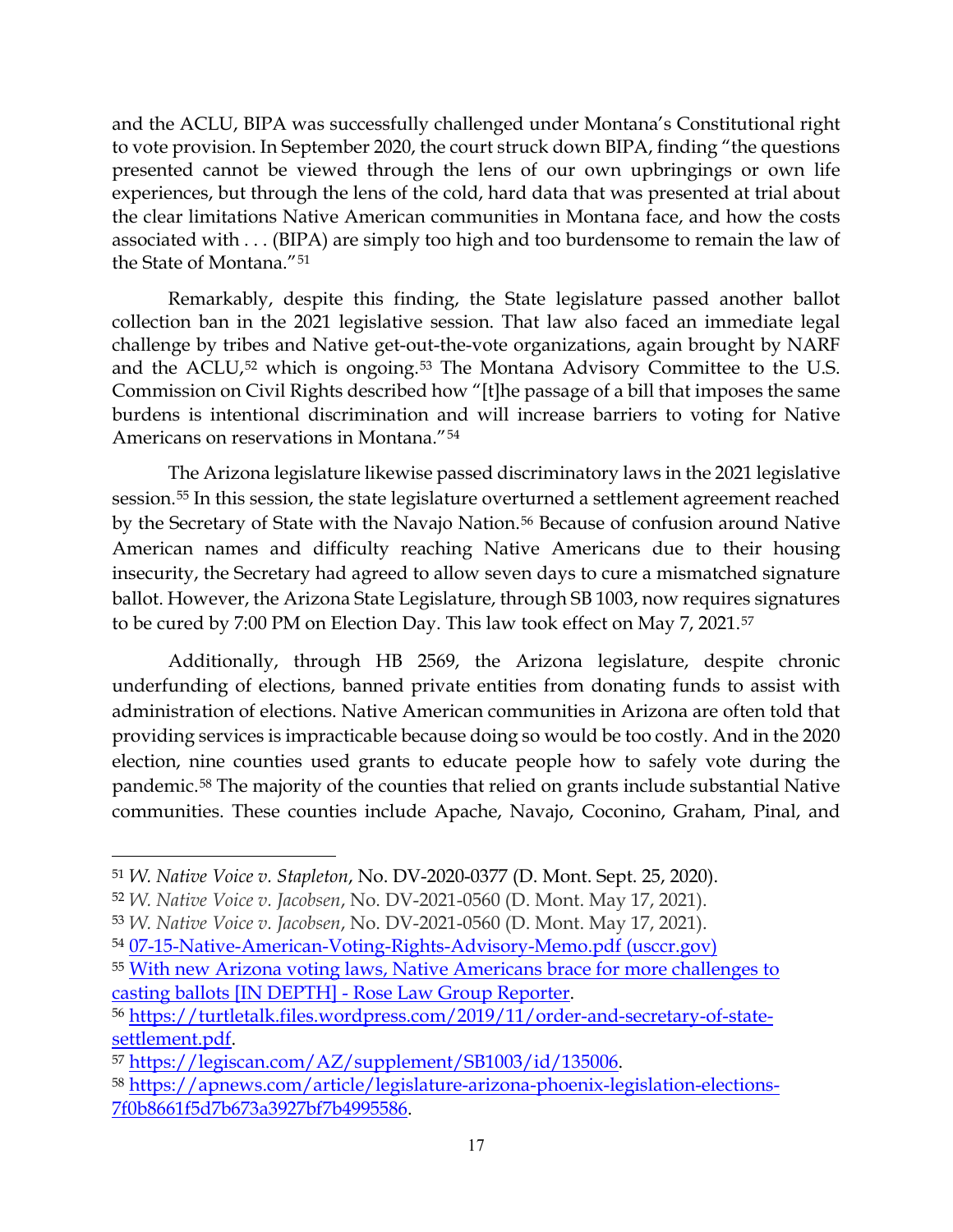Pima Counties. The legislature removed the ability of underserved communities to rectify these inequities.

Arizona also passed restrictive voting bills that generally make it more difficult for Native Americans to vote, including laws making it easier to be removed from the voter registration list (SB 1485 and SB 1819). Given the inequitable access and hurdles to registration faced by Native Americans in Arizona, additional restrictions on voter registration only make it more difficult for Native Americans to ultimately cast a ballot.

## *Overt Racial Discrimination*

Finally, in case there is any doubt that Native Americans face overt discrimination on the basis of race, NARF has collected extensive evidence of the racism faced by Native voters. Native Americans continue to experience overt discrimination in their everyday lives and when they attempt to vote.

This past election, the weekend before Election Day, a man visited several bars in Glasgow, Montana, roughly ten miles from the western border of the Fort Peck Indian Reservation, in full KKK attire. None of the other bar patrons were phased, and many even supported him. Indeed, the "costume" was the winner at a local Halloween costume contest.[59](#page-17-0) Though mostly associated with the Deep South, the KKK has been prominent since at least the 1920s in Glasgow, Plentywood, and Bainville, Montana—all locations that border the Fort Peck Reservation. A primary goal of the KKK in Glasgow was to undermine Native American voting rights.<sup>[60](#page-17-1)</sup> As the General Counsel to the Fort Peck Assiniboine and Sioux Tribes relayed to me following the incident, "This is why satellite voting sites are so important for our tribal members. Not everyone is comfortable going into places in Glasgow, and not everyone in Glasgow is going to make our tribal members feel welcome."

In Arizona, racial tensions are so fraught between the Kaibab Band of Paiute Indians and the border town that the pipes sending water to the reservation are regularly blocked by border town residents.[61](#page-17-2) In Utah, a Field Hearing witness's Native grandson attempted to play baseball and was accosted by a non-Native woman who "started screaming at him, 'Who in the hell do you think you are? You think you're that good? You damn welfare people are starting to take over."<sup>[62](#page-17-3)</sup>

<span id="page-17-2"></span><sup>61</sup> *Obstacles*, at 108

<span id="page-17-0"></span><sup>59</sup> [https://www.greatfallstribune.com/story/news/2020/11/02/montana-r-man-kkk](https://www.greatfallstribune.com/story/news/2020/11/02/montana-r-man-kkk-costume-reportedly-wins-glasgow-bar-contest/6130962002/)[costume-reportedly-wins-glasgow-bar-contest/6130962002/.](https://www.greatfallstribune.com/story/news/2020/11/02/montana-r-man-kkk-costume-reportedly-wins-glasgow-bar-contest/6130962002/)

<span id="page-17-1"></span><sup>60</sup> "Official Circular" (6 December 1924), Ku Klux Klan collection, MS 131, Box 2, Folder 163 Eastern Washington State Historical Society, Spokane, Washington, available at: [https://www.northwestmuseum.org/collections/research-archives/.](https://nam11.safelinks.protection.outlook.com/?url=https%3A%2F%2Fwww.northwestmuseum.org%2Fcollections%2Fresearch-archives%2F&data=04%7C01%7CJDeLeon%40narf.org%7Cd7d74a93dbc841f51ef408d8f9ffb799%7C212bbdf0523141bea87b3585b8d6c66e%7C1%7C0%7C637534223976981577%7CUnknown%7CTWFpbGZsb3d8eyJWIjoiMC4wLjAwMDAiLCJQIjoiV2luMzIiLCJBTiI6Ik1haWwiLCJXVCI6Mn0%3D%7C1000&sdata=lsO%2F3Cs3ZOyVG%2FHeCecs%2Bfe6CETtMuJ%2FFWosbZl0x5I%3D&reserved=0)

<span id="page-17-3"></span><sup>62</sup> *Obstacles*, at 44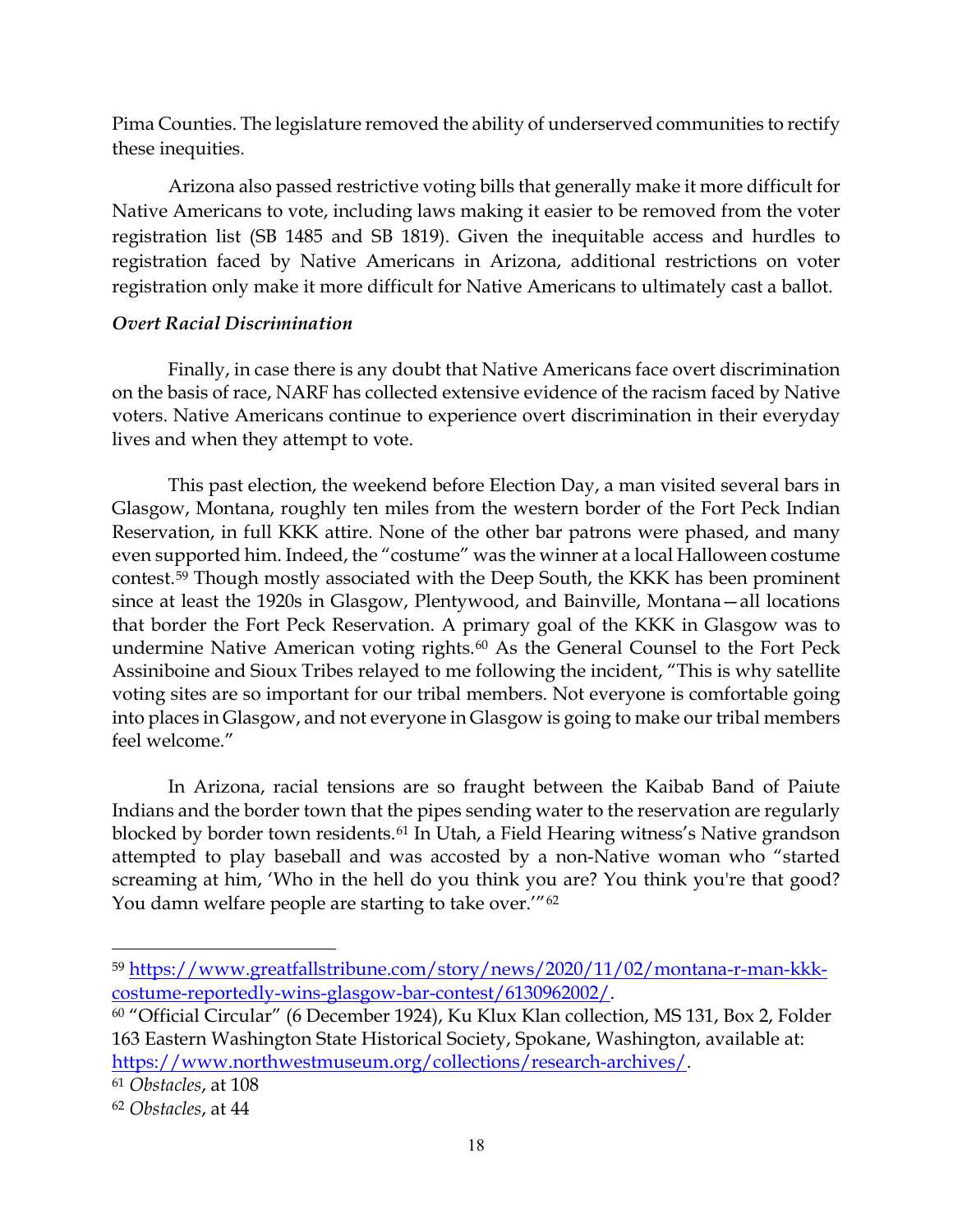These racist attitudes do not stop at residents. Voting officials also discriminate against Native Americans. For example, the registration offices and polling places that primarily service Native American communities can be hostile. All of these incidents took place within the last 10 years:

- In South Dakota, Native American voters were forced to vote in a repurposed chicken coop with no bathroom facilities and feathers on the floor.[63](#page-18-0)
- In Wisconsin, Native American voters were forced to vote where a sheriff's office was located.[64](#page-18-1)
- In South Dakota, Native American voters were forced to walk past a sheriff deputy who kept his hand on his gun while standing in the entrance to the only polling place on a reservation (see image).

<span id="page-18-0"></span><sup>63</sup> *Obstacles*, at 87 (quoting Donita Loudner's testimony, "You go take them in there to vote, and it was a chicken coop. It was an old chicken coop. It still had dirt on the floor. You go in there, and it had enough for one desk. And you had three people sitting around there, and you could barely come in. There was no place to vote. You had to take it outside to vote. You could see the – – where the chickens used to lay: You know, those little boxes. They would still have those around outside. And no bathroom facilities. . . So I went in front of the county commission in Hughes County, our county seat or our county capital. And I got on the agenda, and I asked them, "Whatever happened with, you know, these funds that they set down for us? You guys got a chicken coop.")

<span id="page-18-1"></span><sup>64</sup> *Obstacles*, at 45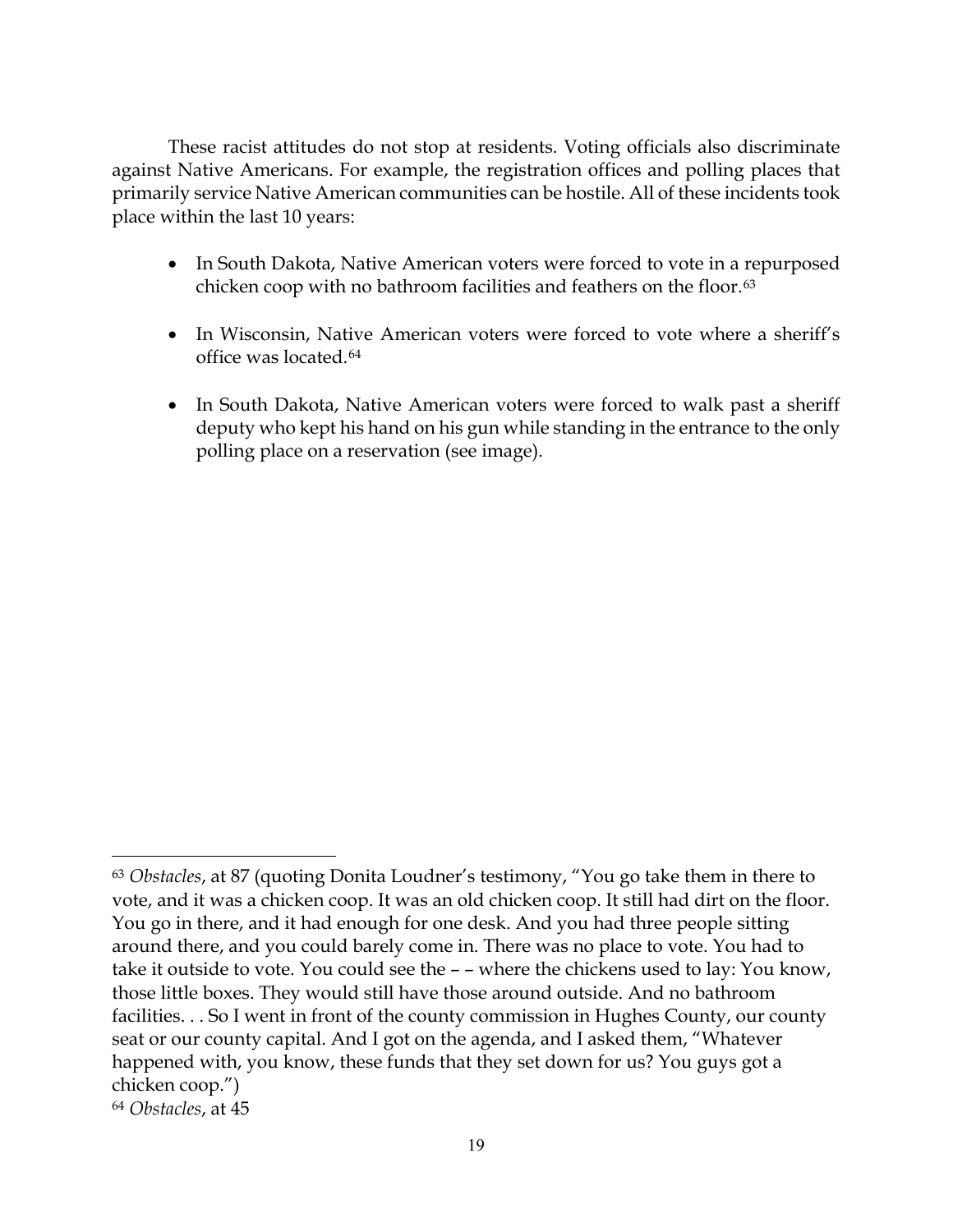

*In South Dakota, a law enforcement officer inside the entry of a polling place on the Pine Ridge satellite voting office during the 2014 election. Photo by Donna Semans, Four Directions.*

• In South Dakota, the approximately 1,500 Crow Creek Reservation residents comprise about 90 percent of Buffalo County's population. Nevertheless, to register to vote or run for office, tribal members have to drive 40 miles round trip to Gann Valley, which has a population of about 12, all non-Natives. While Gann Valley's 12 residents had full voting access, Buffalo County's Auditor/Register of Deeds refused to provide an on-reservation early polling site to service the Crow Creek Reservation's substantially larger population, even after Help America Vote Act ("HAVA") funding was secured to cover the full cost of the voting site.<sup>[65](#page-19-0)</sup>

And, too often, modern day experiences echo past instances of discrimination. In 1986, in a VRA case having to do with an unfair at-large voting system in Montana, the court also uncovered evidence that voter registration was intentionally withheld from Native American voters. The Court recounted how "[an] Indian testified that he was given only a few voter registration cards and when he asked for more was told that the county was running low. Having driven a long way to get the cards, he asked his wife, who is white, to go into the county building and request some cards. She did and was given about 50 more cards than he was."[66](#page-19-1) We heard remarkably similar testimony at the

<span id="page-19-0"></span><sup>65</sup> *Obstacles*, at fn. 270

<span id="page-19-1"></span><sup>66</sup> *Windy Boy v. County of Big Horn*, 647 F. Supp. 1002, 1008 (D. Montana 1986).